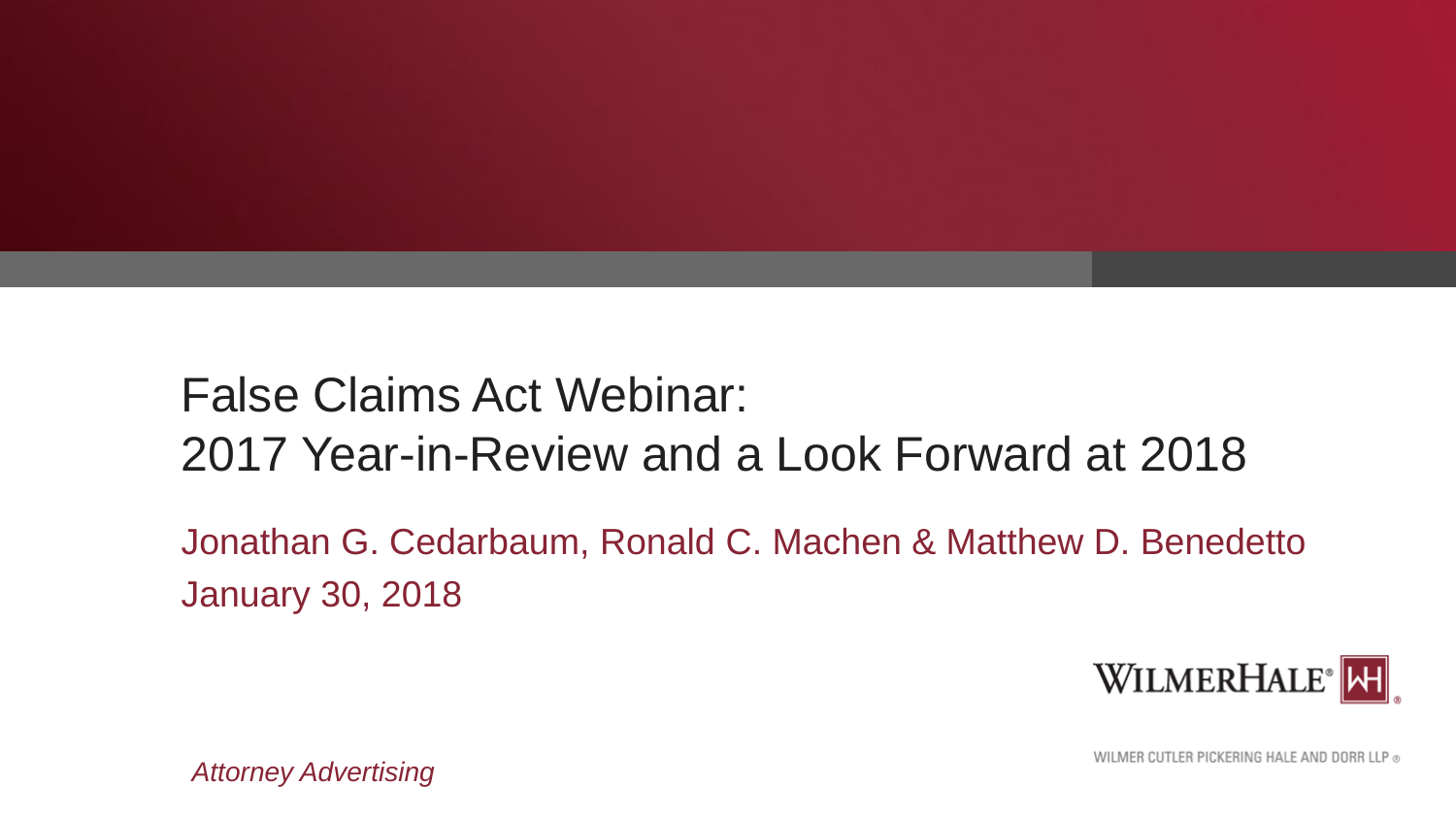



**Jonathan Cedarbaum, Partner Ronald Machen, Partner Matthew Benedetto, Counsel**



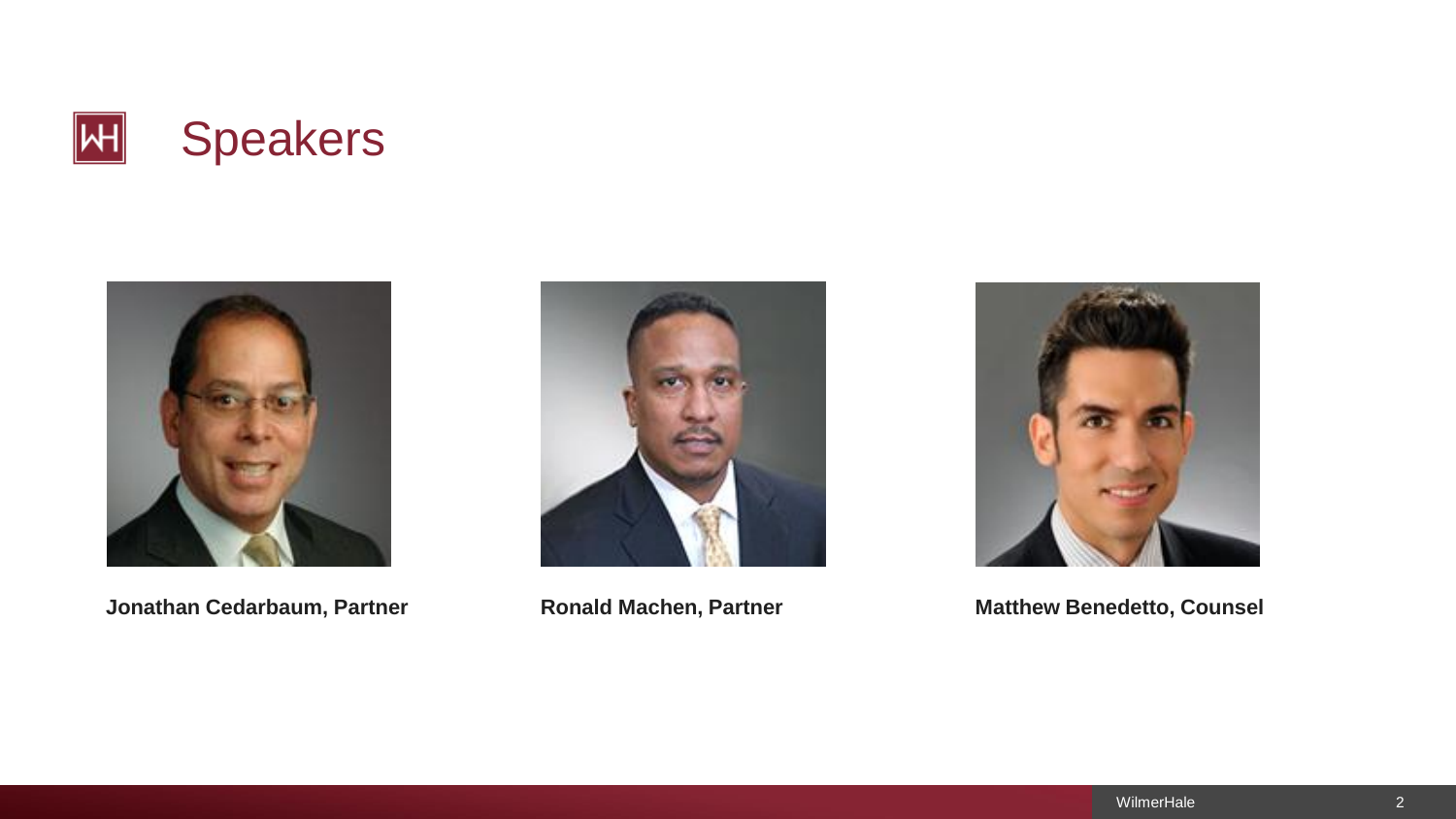

- Participants are in listen-only mode
- Submit questions via the Q&A box on the bottom right panel
- Questions will be answered as time permits
- Offering 1.0 CLE credit in California and New York\*
- WebEx customer support: +1 888 447 1119, press 2

*\*WilmerHale has been accredited by the New York State and California State Continuing Legal Education Boards as a provider of continuing legal education. This program is being planned with the intention to offer CLE credit in California and non-transitional CLE credit in New York. This program, therefore, is being planned with the intention to offer CLE credit for experienced New York attorneys only. Attendees of this program may be able to claim England & Wales CPD for this program. WilmerHale is not an accredited provider of Virginia CLE, but we will apply for Virginia CLE credit if requested. The type and amount of credit awarded will be determined solely by the Virginia CLE Board. Attendees requesting CLE credit must attend the entire program.*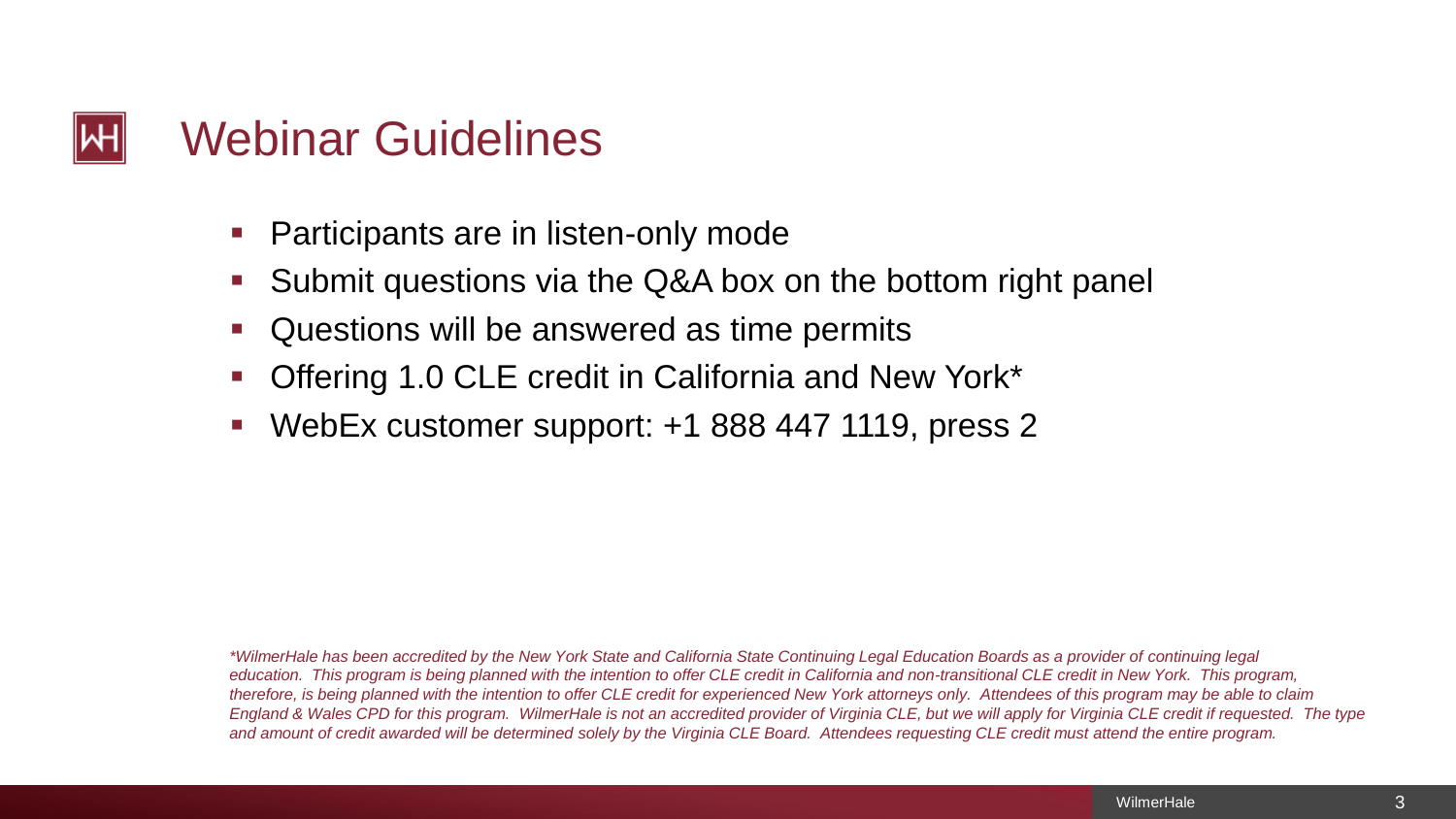

- I. 2017 Year-in-Review
	- A. Federal Recoveries
	- B. Federal Legislative and Enforcement Developments
	- C. Federal Caselaw
	- D. Developments in the States
- II. Looking Forward at 2018
	- A. Developing Issues in the Federal Courts
	- B. Developments in Litigation Strategies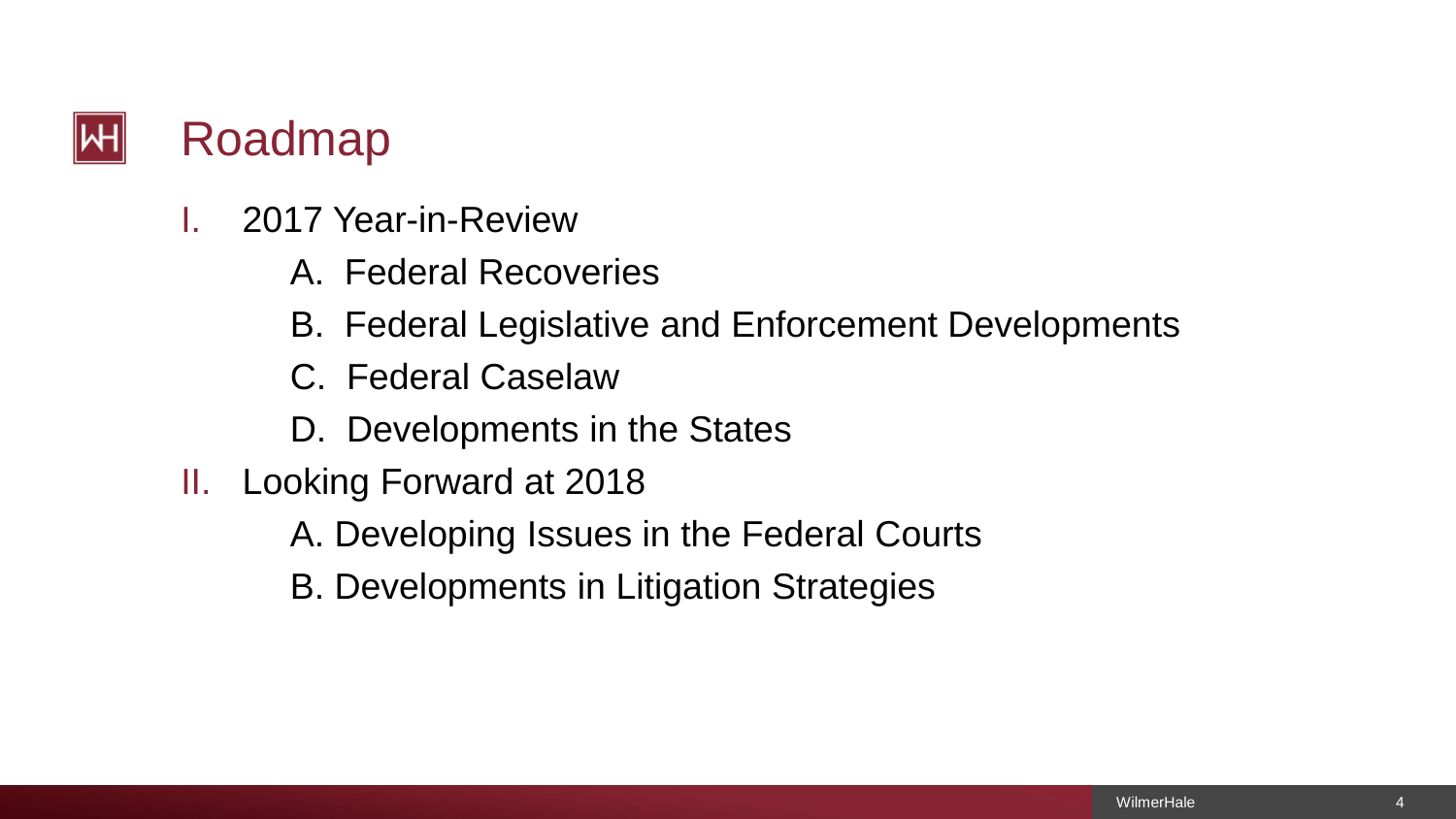

## **2017 YEAR-IN-REVIEW**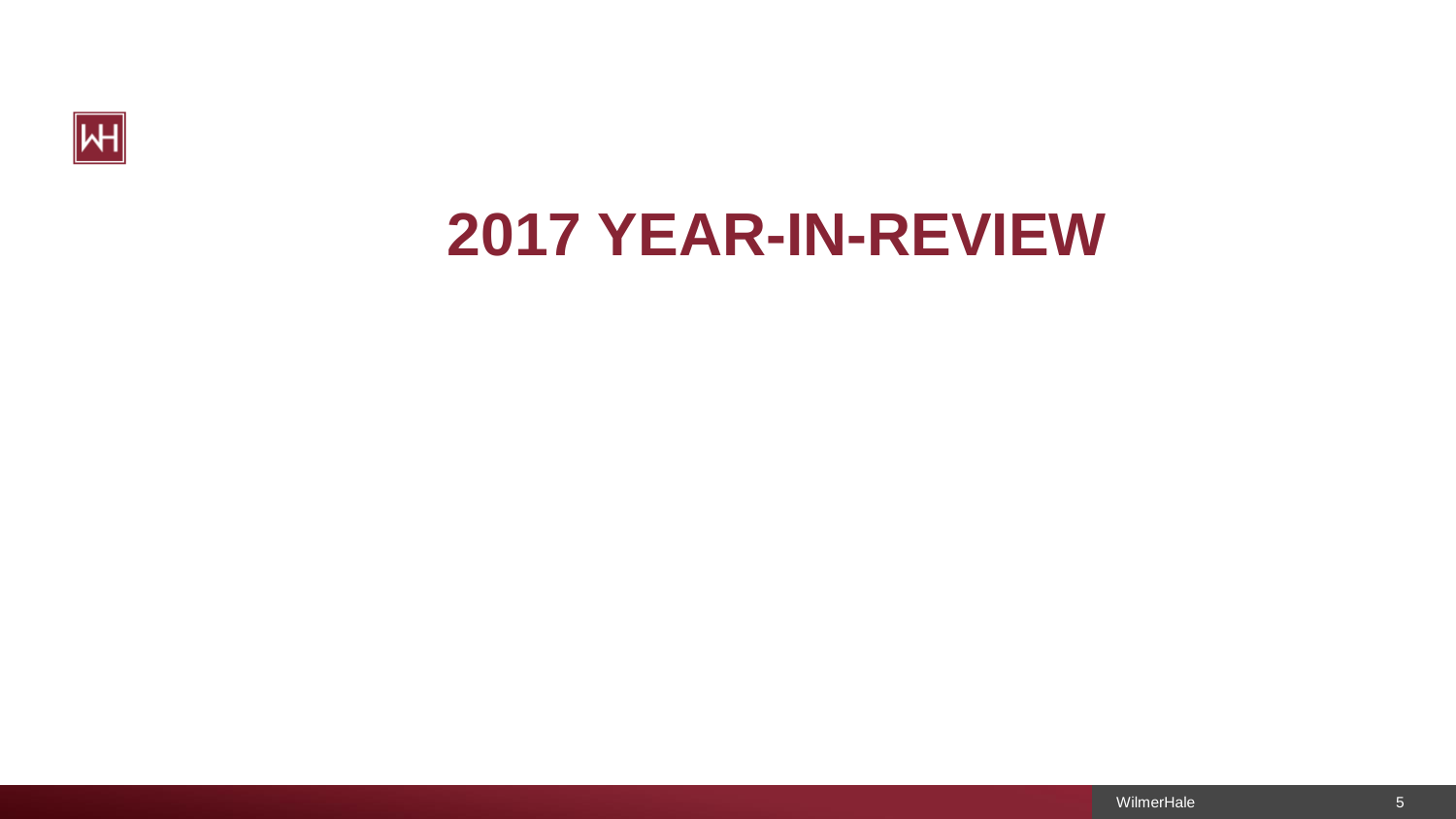

# **FEDERAL RECOVERIES**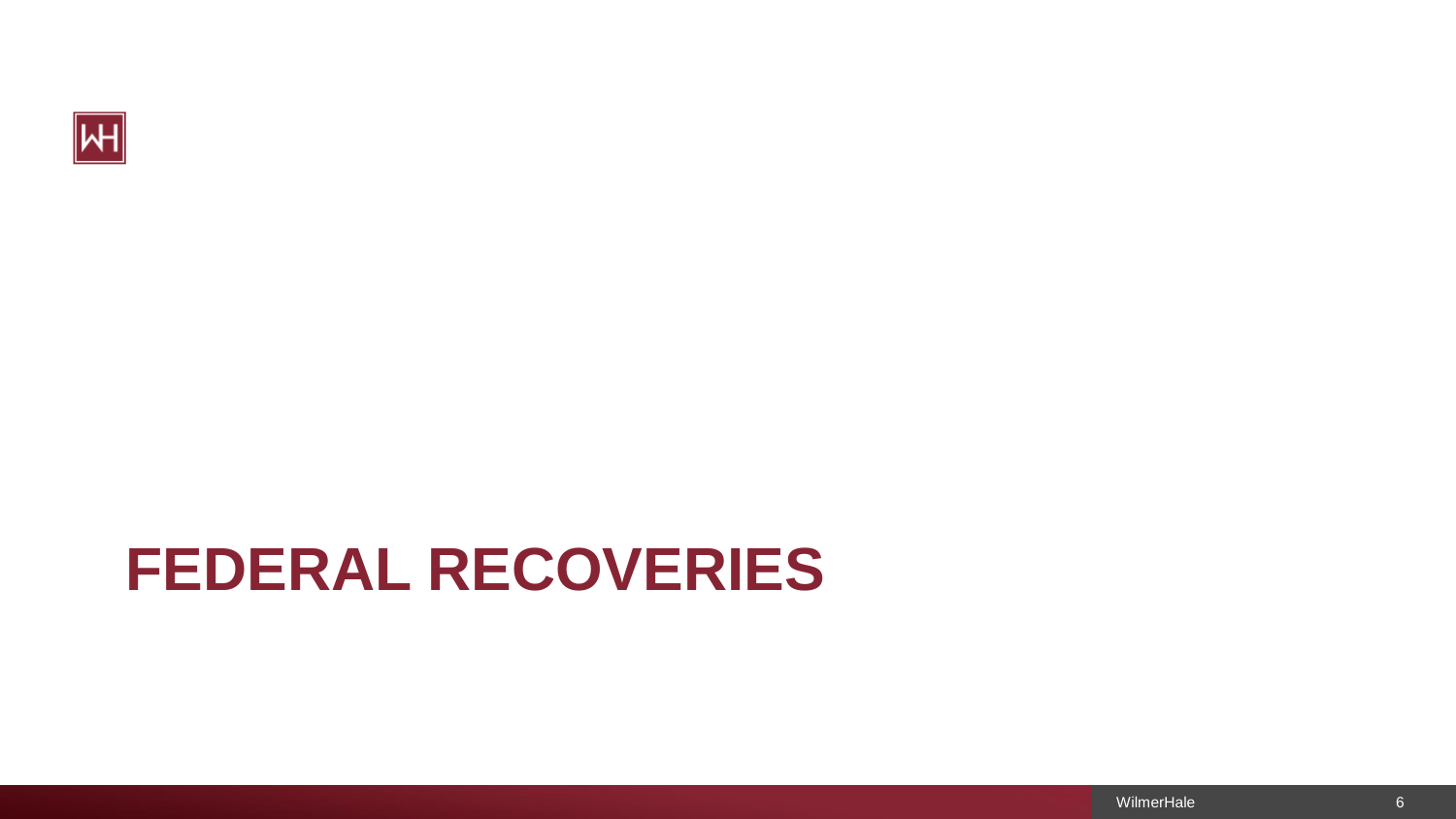### Recoveries Top \$3 Billion for 8<sup>th</sup> Straight Year

- \$3.7 billion recovered
- Healthcare cases: \$2.47 billion
- DOD recovery doubled its 2016 measure to about \$220 million
	- Number of government-initiated cases in this sector doubled, reflecting in part the results of investigations in connection with engagements in Iraq and Afghanistan
- Value of non-healthcare and non-defense settlements and judgments dropped by half, to \$1 billion
	- More than \$500 million from financial services sector
- \$60 million in awards against individuals not involving joint-and-several liability, reflecting DOJ's continued focus on individual accountability
- 674 new qui tam cases (more than 12 a week) filed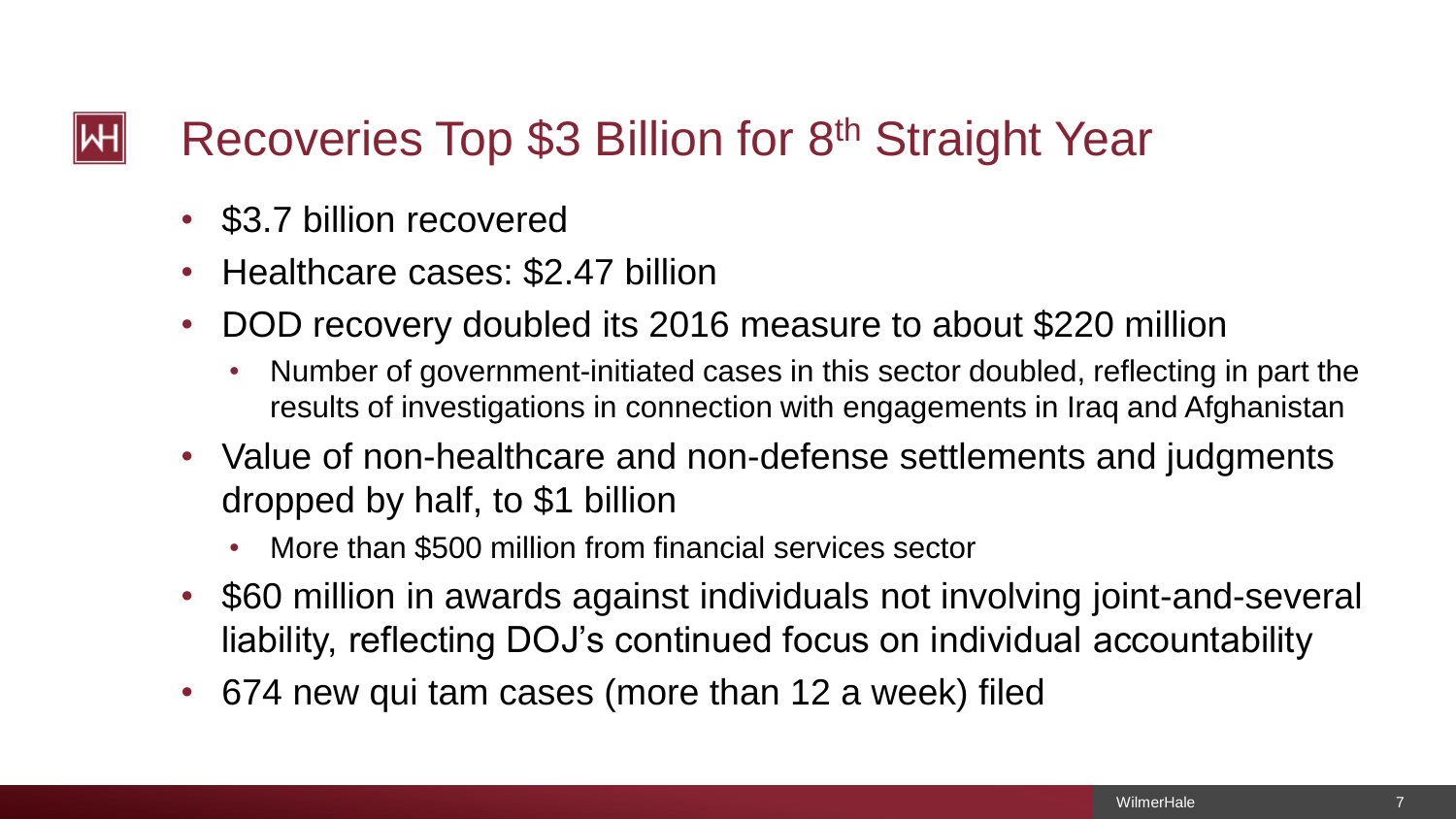

# **FEDERAL LEGISLATIVE AND ENFORCEMENT DEVELOPMENTS**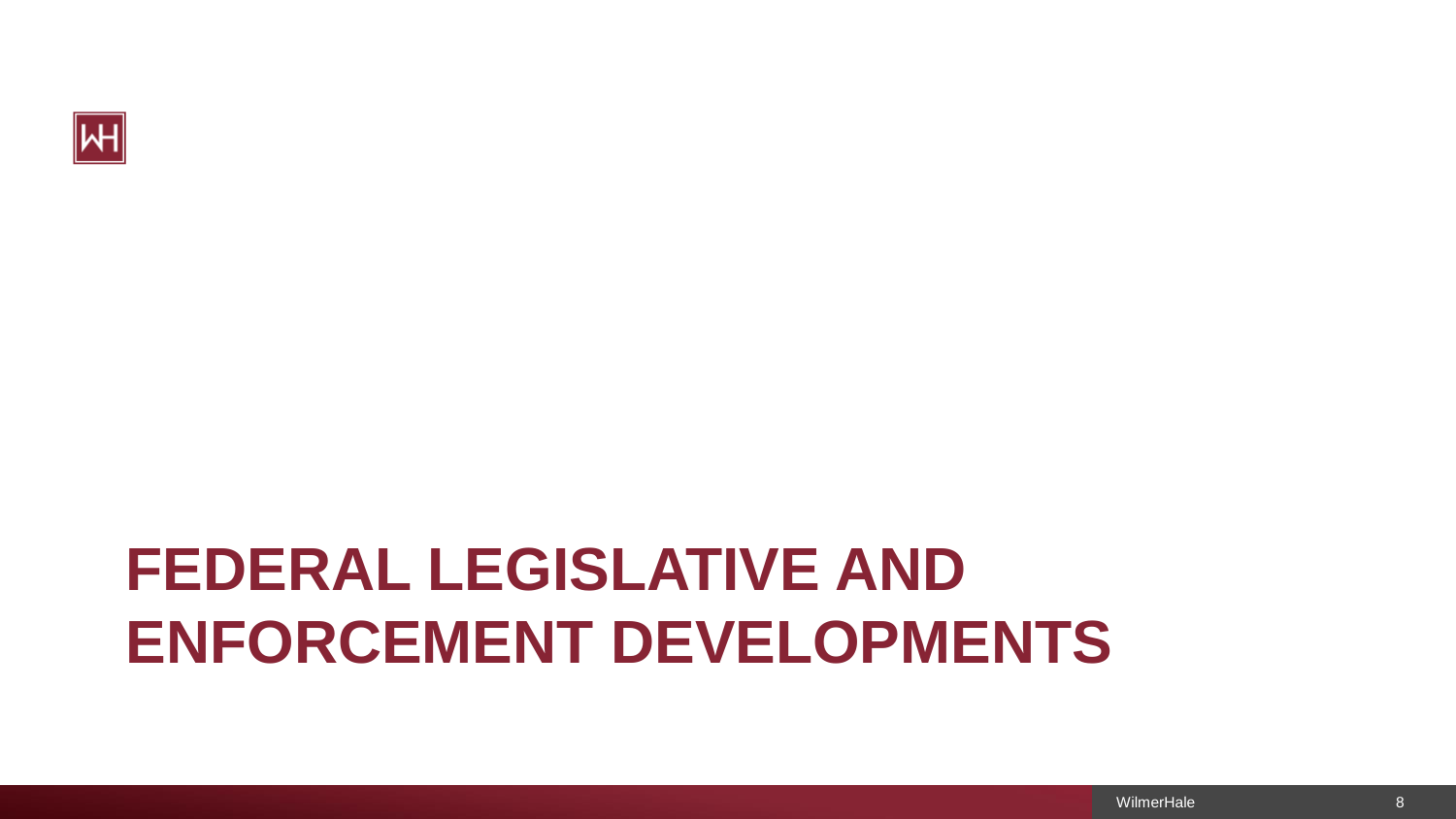# $|\mathsf{H}|$

## Enacted Legislation: Tax Treatment of Judgments and **Settlements**

- Tax Act enacted December 22, 2017 (Pub. L. No. 115-97)
	- Extends Internal Revenue Code Section 162(f)'s limitation on deductions for settlement payments and judgments in government litigation
	- May threaten the deductibility of certain payments in FCA actions
	- Section 13306 disallows deductions for settlement payments and judgments in government litigation except in limited circumstances: when the amount was paid as restitution (or to come into compliance with the law) and was identified as a restitution (or compliance) payment in a court order or settlement agreement
	- Government must report the amount paid as restitution to the IRS and the taxpayer
	- Reimbursements for government investigations or litigation are not treated as restitution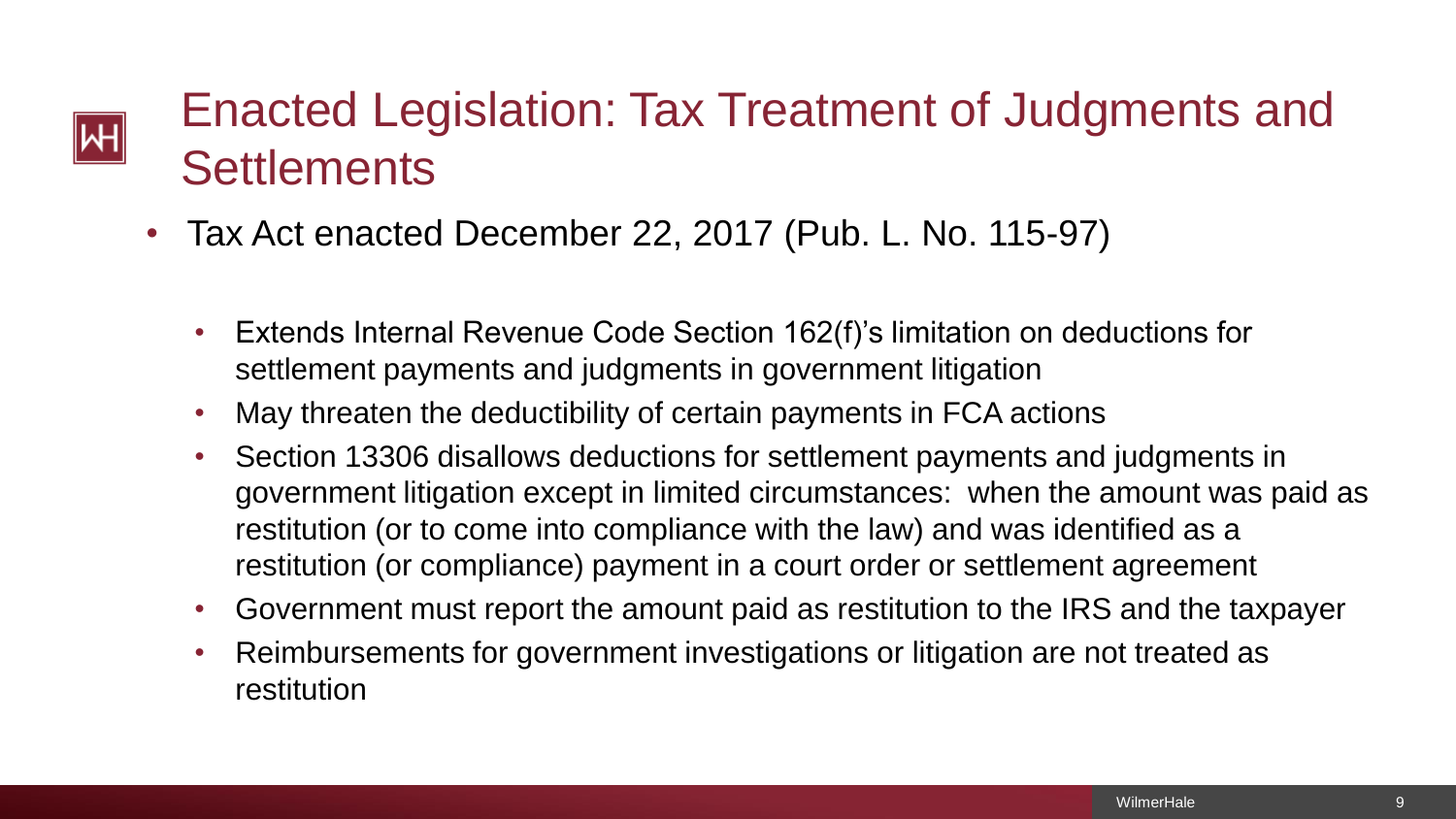### Enacted Legislation

- H.R. 657 Follow the Rule Act
	- Protects employees who refuse to obey employer orders that would require employees to violate a current law, rule, or regulation.
- S.1094 Department of Veterans Affairs Accountability and Whistleblower Protection Act of 2017
	- Establishes the VA Office of Accountability and Whistleblower Protection.
	- Requires the VA to develop criteria to promote protection of whistleblowers.
	- Requires the Government Accountability Office to report to Congress on retaliation against employees.
- S. 585 Dr. Chris Kirkpatrick Whistleblower Protection Act of 2017
	- Provides additional protections to federal employees who are retaliated against for disclosing waste, fraud, and abuse.
	- Enacts reforms to ensure that managers who retaliate against whistleblowers are held accountable.
	- Provides the Office of Special Counsel with access to information to allow for complete investigations.
	- Directs the Department of Veterans Affairs to address agency-specific shortcomings.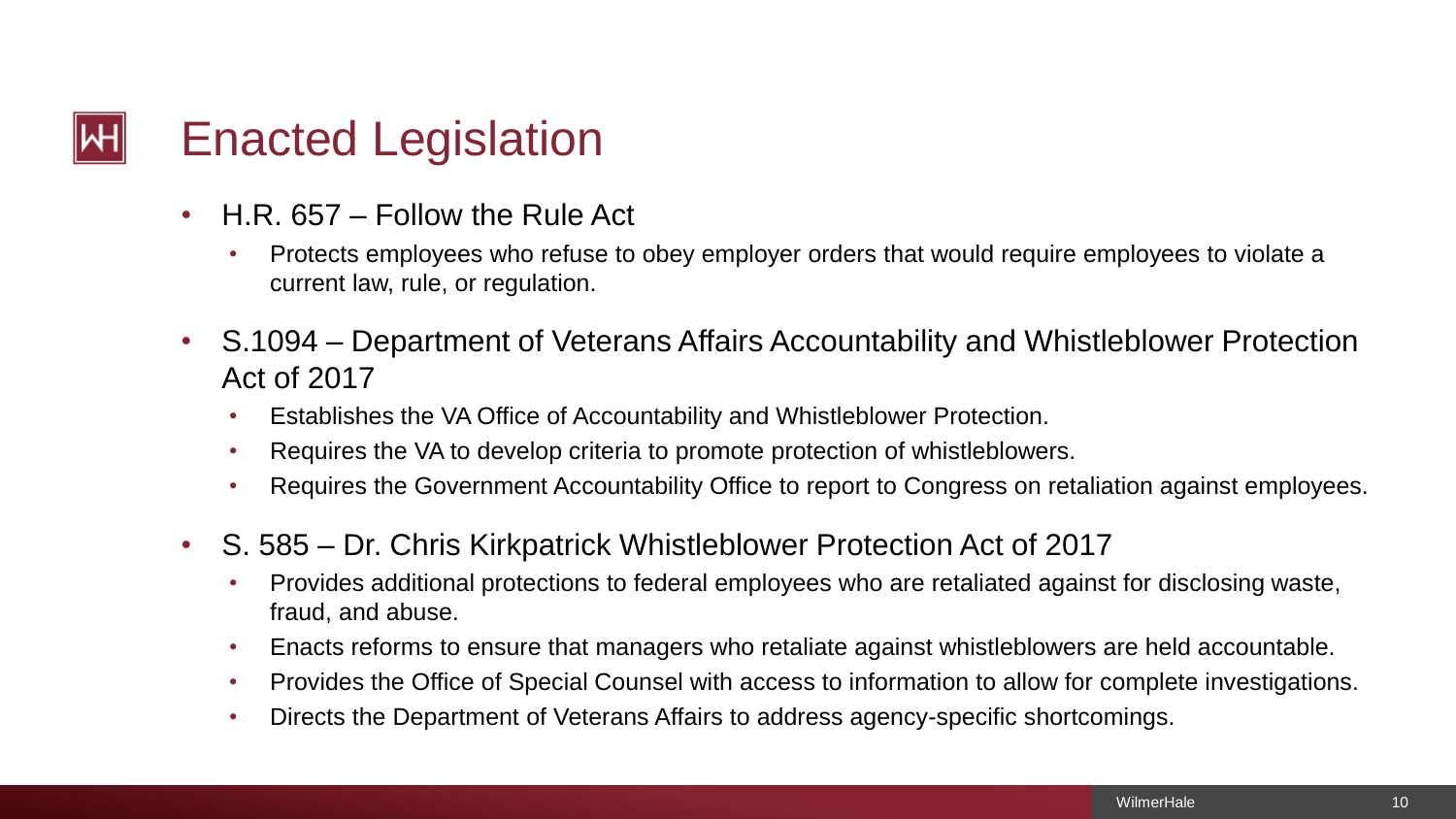## Proposed Legislation

#### • **House of Representatives**

- H.R. 702 (passed House) Federal Employee Antidiscrimination Act of 2017 Would prohibit nondisclosure agreements that prevent federal employees from disclosing violations of law or instances of waste, fraud, or abuse.
- H.R. 2196 (passed House) Would expand the number of individuals to whom a whistleblower in the intelligence community may disclose information related to waste, fraud, or abuse.
- H.R. 4043 Whistleblower Protection Extension Act or 2017 Would require each inspector general's office to have a dedicated official focused on whistleblowers (S. 1869 – companion bill).
- H.R. 4195 Congress Leads by Example Act of 2017 Would provide whistleblower and other antidiscrimination protections for employees of the legislative branch (S. 633 – companion bill).

#### • **Senate**

- S. 762 IRS Whistleblower Improvements Act of 2017 Provides additional protections to IRS whistleblowers and increases communication between the IRS and whistleblowers.
- S. 2002 Ensuring Protections for Intelligence Community Contractor Whistleblowers Act of 2017 Expands whistleblower protections to employees of intelligence community contractors.
- S. 807 Criminal Antitrust Anti-Retaliation Act of 2017 Extends whistleblower protections to employees who provide information to DOJ related to criminal antitrust violations.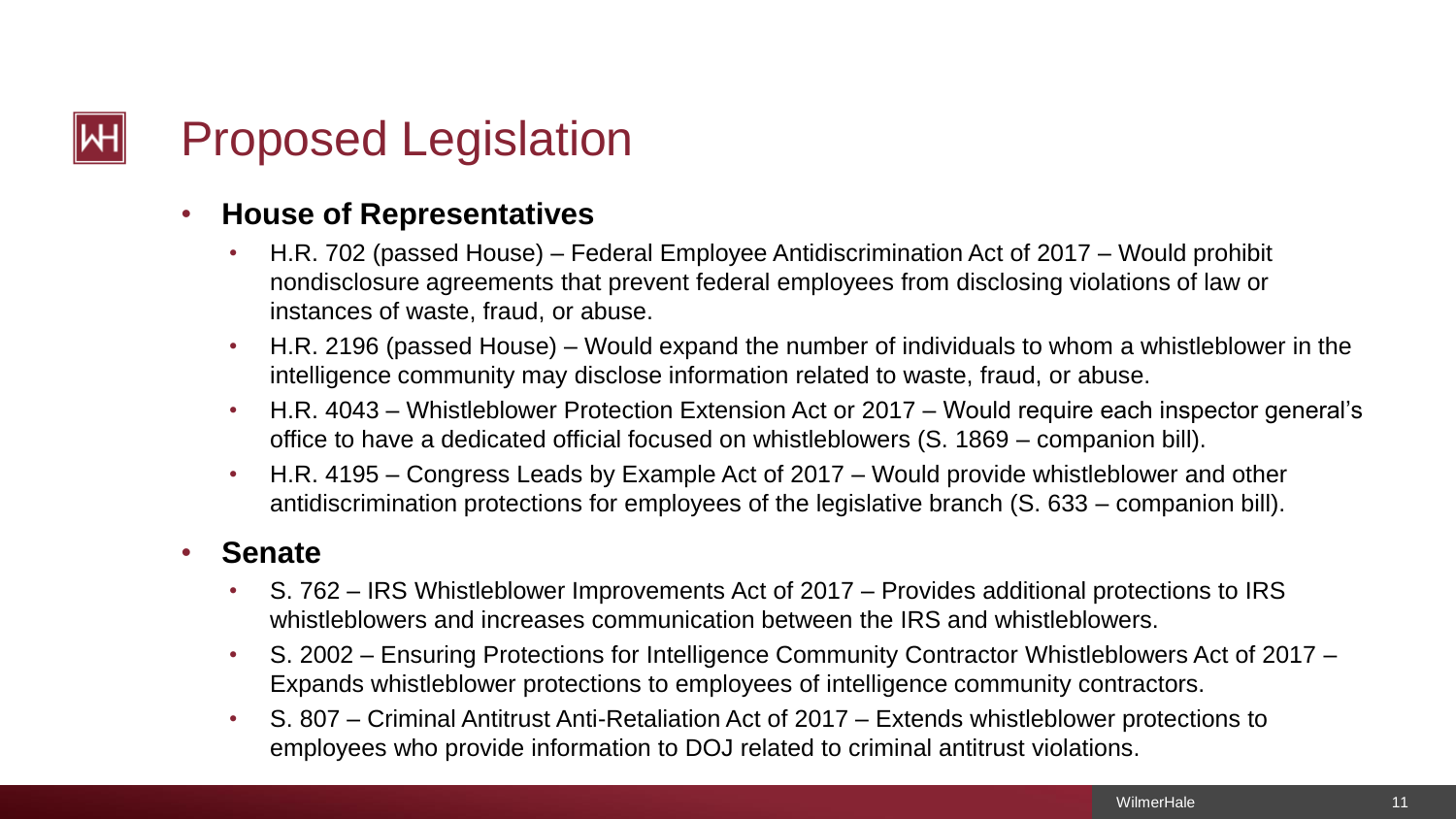#### Enforcement Developments: DOJ Dismissal Memo WН

- Issued January 10, 2018 by Michael Granston, head of Civil Frauds Section
- Directs DOJ attorneys to consider whether, when declining to intervene, to also move to dismiss meritless FCA cases over relators' objections
- Identifies 7 non-exclusive circumstances which might merit dismissal:
	- when qui tam complaint is facially meritless
	- when an action duplicates a government investigation
	- when an agency recommends dismissal
	- when dismissal would protect DOJ's litigation prerogatives
	- when dismissal safeguards classified information
	- when government's expected costs outweigh its expected gains
	- when elements of action would frustrate the government's investigation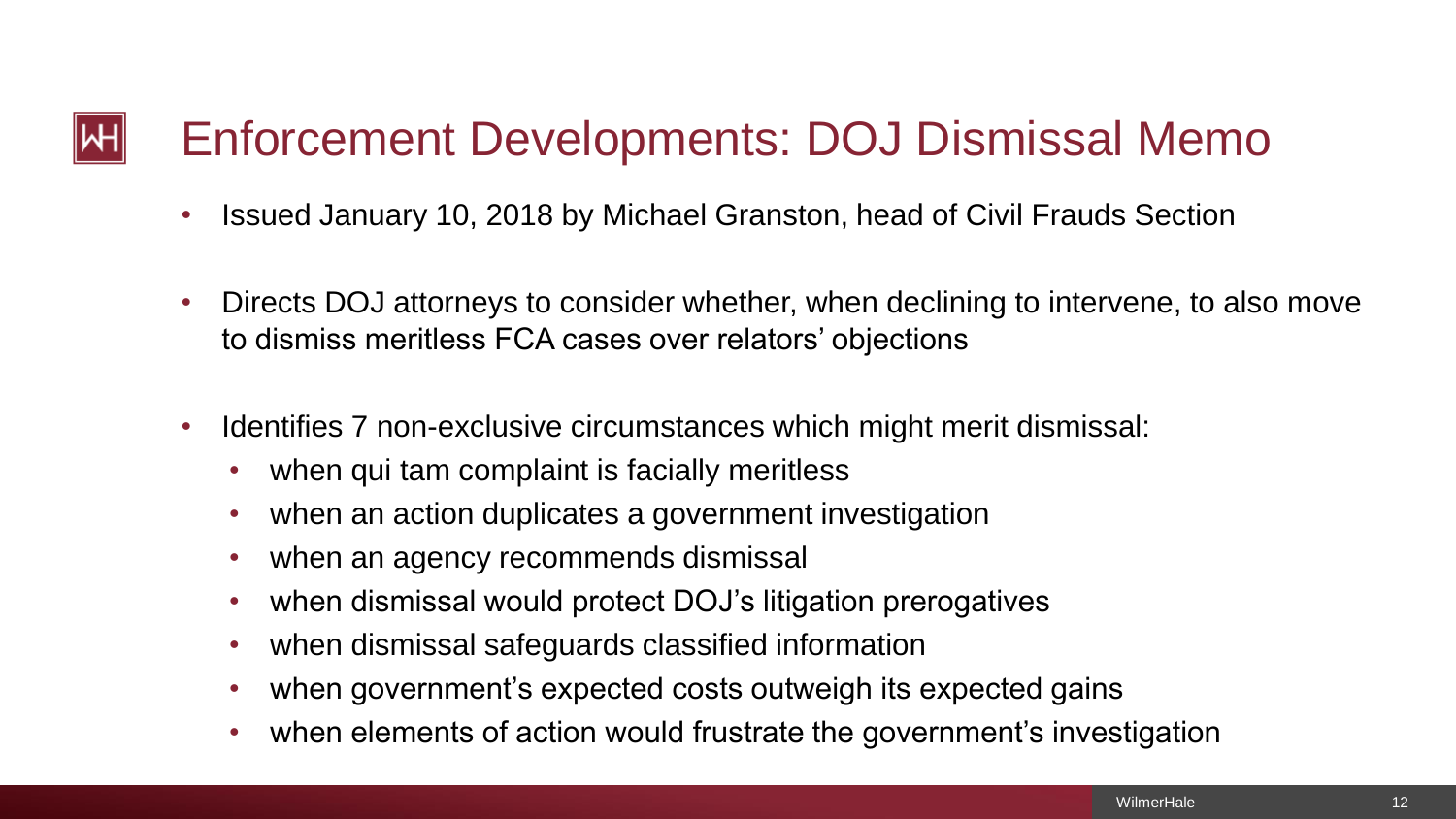#### Enforcement Developments: DOJ Dismissal Memo WН

- Impact uncertain, but some possible implications:
	- Will likely lead to an increase in cases where DOJ exercises its power to dismiss
	- Recognizes that meritlessness of qui tam complaint may be sufficient to warrant dismissal, suggesting that if a defendant presents evidence demonstrating lack of merit to the government, the government may dismiss the case
	- Acknowledges that a substantial class of cases should not proceed, even though they are not obviously meritless
	- Establishes a discretionary government-knowledge bar that may provide for dismissal in cases where public-disclosure bar would not apply
	- Recognizes that DOJ should defer to a client agency's recommendations regarding dismissal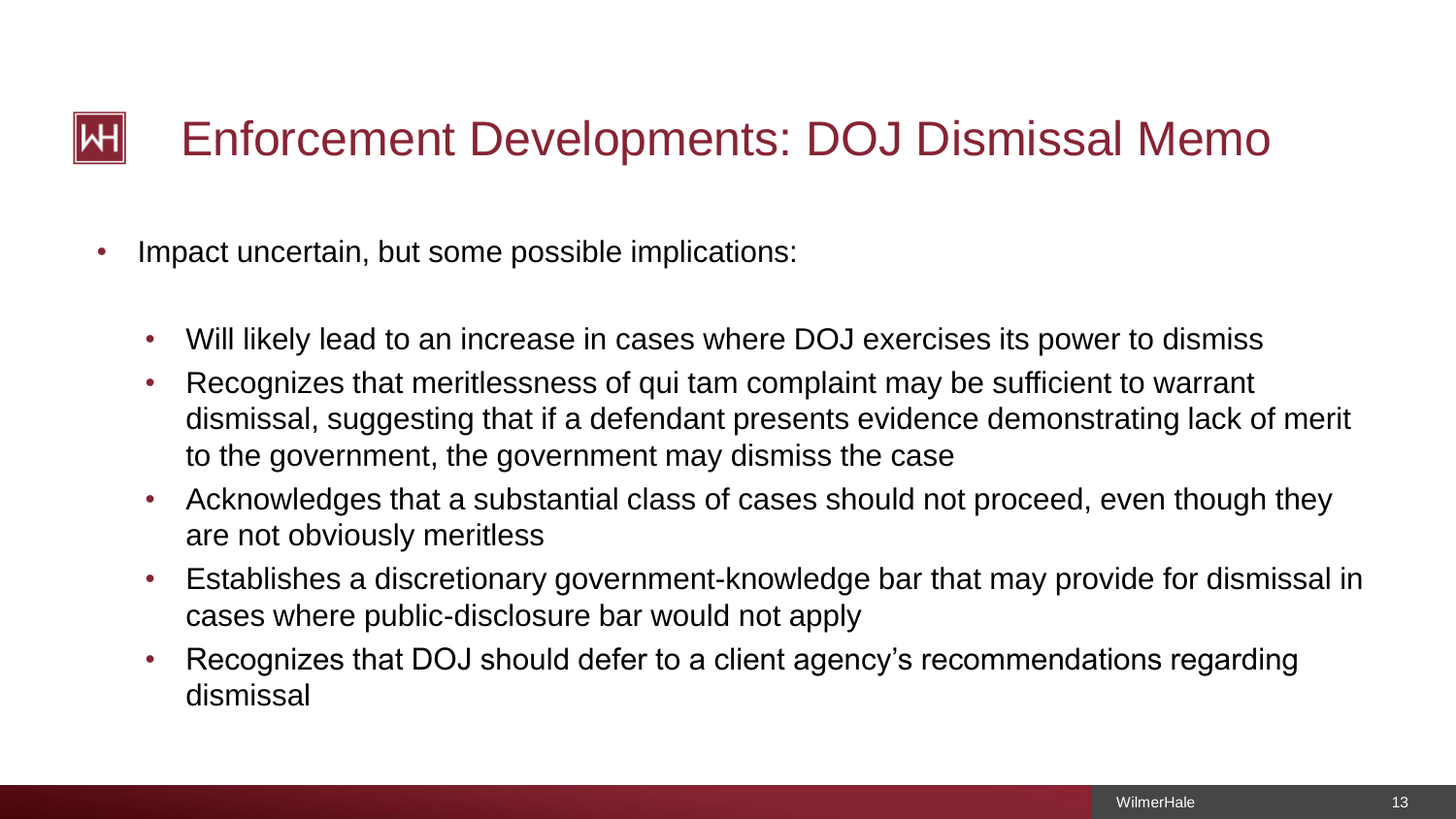## Enforcement Developments: DOJ Memo Re: Agency Guidance Documents

• Issued by Associate AG Rachel Brand on Jan. 25, 2018

∥WH

- Bars use of agency guidance documents by DOJ in civil enforcement actions, including FCA cases
- Impact unclear, but at least one FCA defendant has already attempted to use the memo against the government: *United States v. Reliance Med. Sys. LLC*, No. 14-cv-6979 (C.D. Cal.)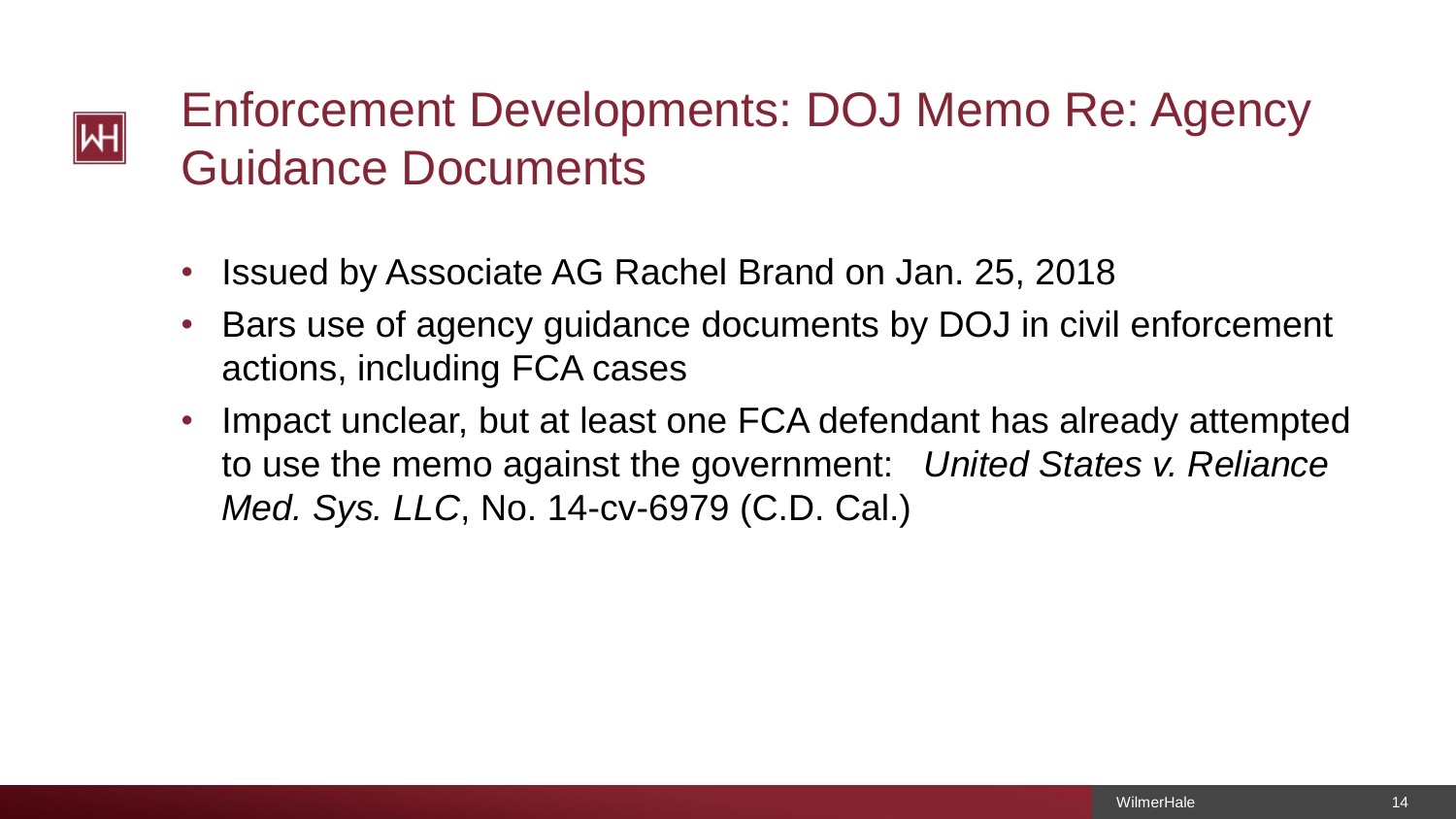### Other Enforcement and Regulatory Updates

#### • **Department of Justice**

- FCA penalty range increases (for violations after Nov. 2, 2015):
	- February 2017: from \$10,781 to \$21,563 per violation to \$10,957 to \$21,916 per violation, a 1.6% increase; applies to penalties assessed after February 3, 2017
	- January 2018: from \$10,957 to \$21,916 per violation to \$11,181 to \$22,363, per violation; applies to penalties assessed after January 29, 2018
- In speeches, both AG Sessions and DAG Rosenstein expressed some support for the approach outlined in the Yates Memo, but noted that all DOJ enforcement priorities were under review

#### • **Other Agencies**

- Department of Health and Human Services issued rule codifying authority to exclude entities and individuals from participation in federal healthcare programs for making knowingly false statements
- Securities and Exchange Commission brought nine enforcement actions related to companies that had allegedly taken steps to impede whistleblowers but noted improvement in this area
- Commodity Futures Trading Commission –issued final rules to strengthen its whistleblower program and align it more closely with the SEC's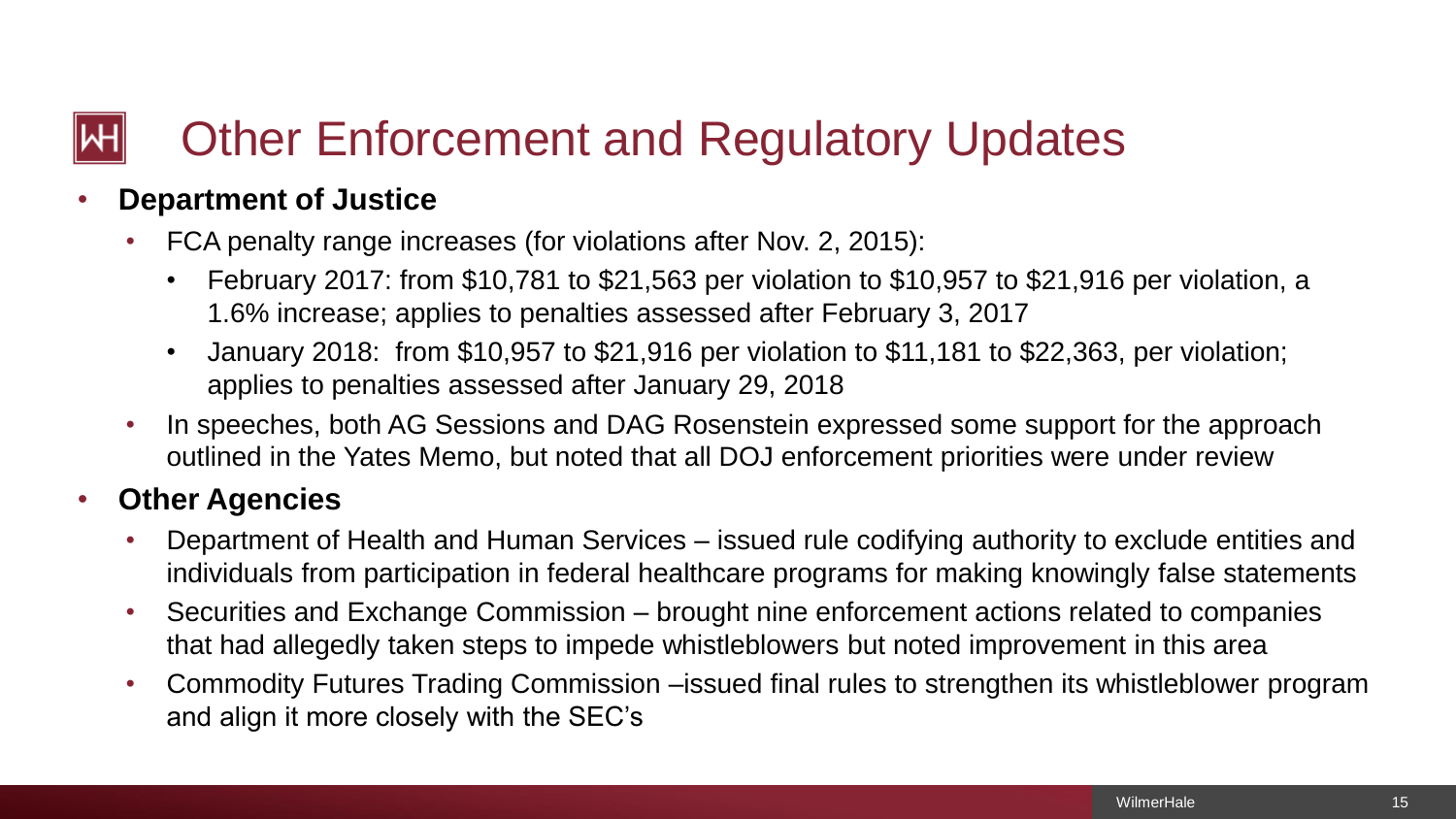

## **FEDERAL CASELAW**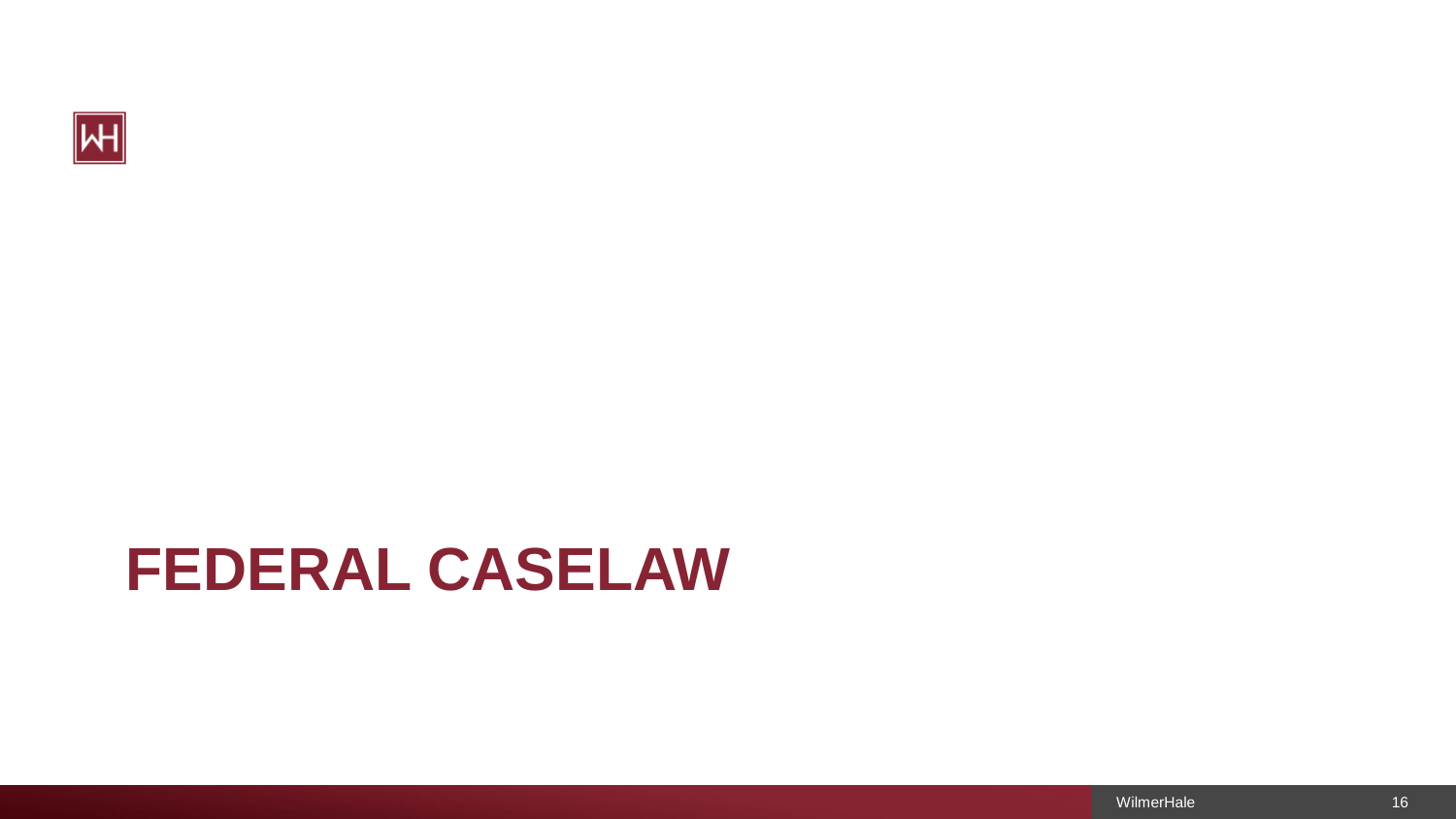

- *Universal Health Services, Inc. v. United States ex rel. Escobar*, 136 S. Ct. 1989 (2016) approved implied certification liability, but only in certain circumstances
- Extensive Debate in lower courts:
	- False implied certifications
	- Materiality of alleged non-compliance to government payment
	- Scienter: defendant's knowledge of materiality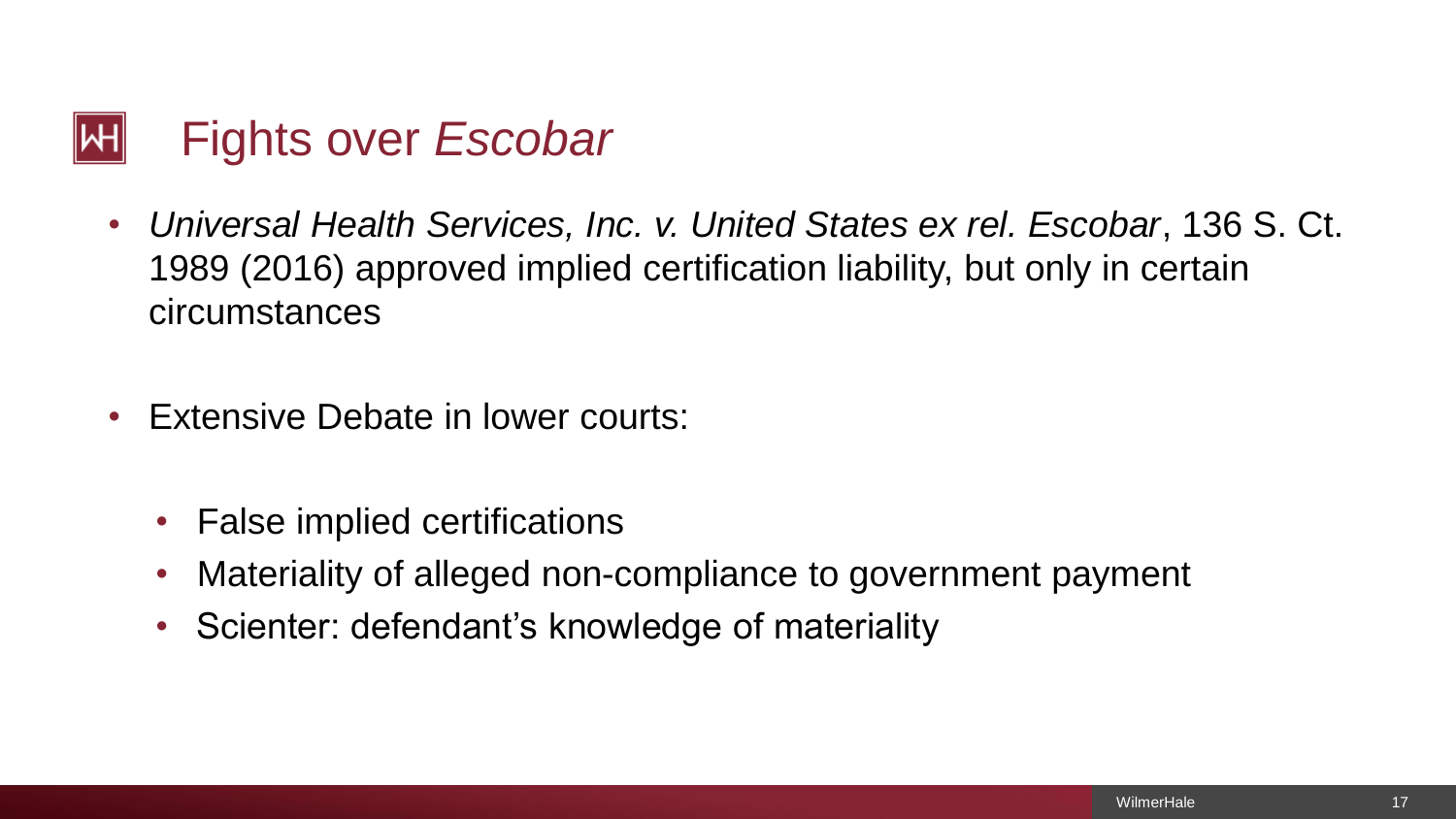### **Escobar: Implied False Certifications**

- *Escobar held* that "the implied certification theory can be a basis for liability, **at least** where two conditions are satisfied: **first**, the claim does not merely request payment, but also makes specific representations about the goods or services provided; and **second**, the defendant's failure to disclose noncompliance with material statutory, regulatory, or contractual requirements makes those representations misleading half-truths." 136 S.Ct. at 2001 (emphasis added)
- The Court specifically declined to resolve "whether all claims for payment implicitly represent that the billing party is legally entitled to payment" such that a claim for implied false certification may lie. 136 S.Ct. at 2000
- Seventh and Ninth Circuits have held two-prong "test" set out in *Escobar* is mandatory. *See United States v. Sanford-Brown, Ltd.*, 840 F.3d 445 (7th Cir. 2016); *United States ex rel. Campie v. Gilead Scis., Inc.*, 862 F.3d 890 (9th Cir. 2017); *United States ex rel. Kelly v. Serco, Inc.*, 846 F.3d 325 (9th Cir. 2017)
- Fourth Circuit, however, has suggested there may be circumstances other than those identified in *Escobar* that may be sufficient to establish an implied false certification. *United States ex rel. Badr v. Triple Canopy, Inc.*, 857 F.3d 174 (4th Cir. 2017)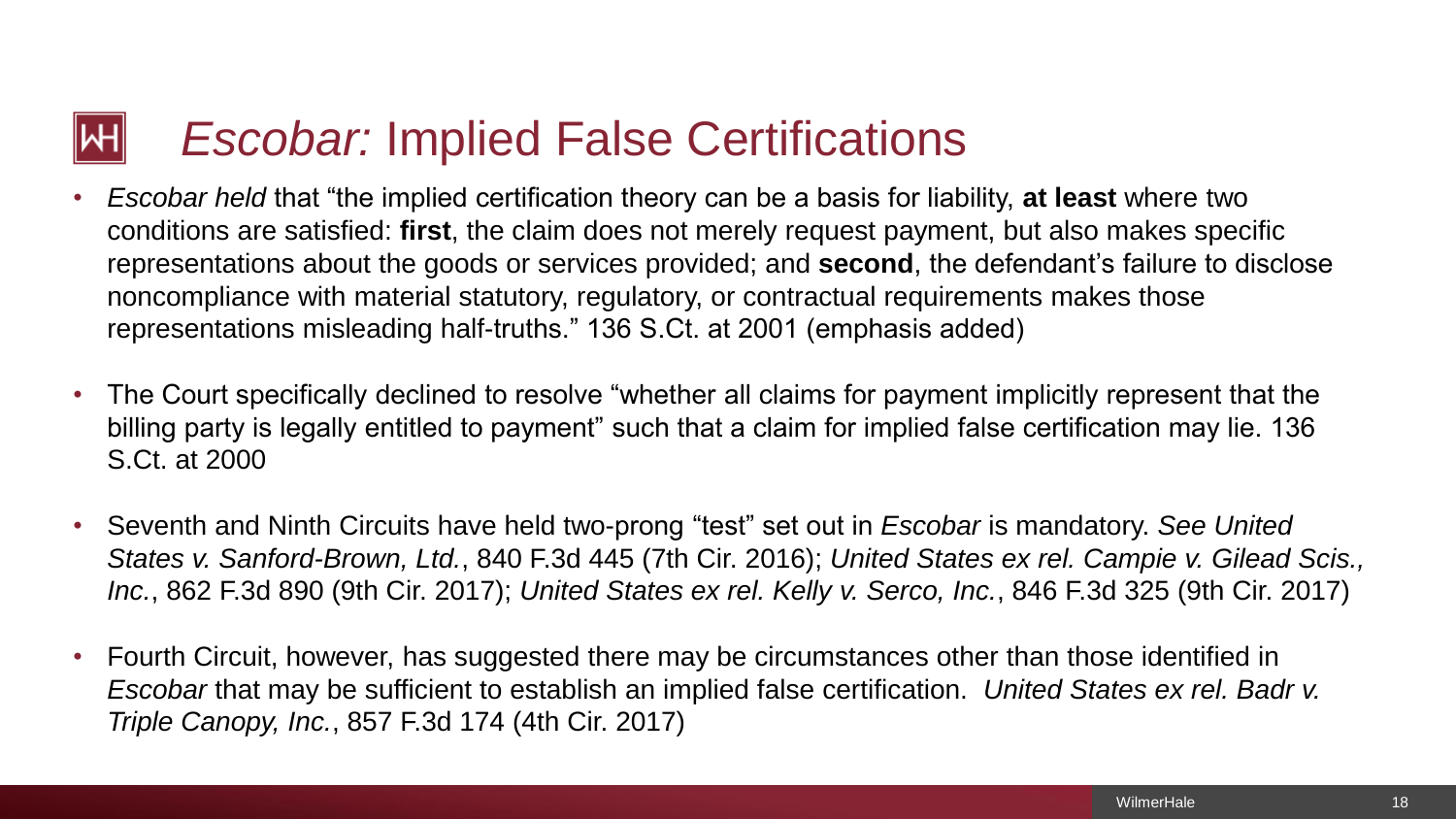### *Escobar*: Materiality

- "[I]f the **Government pays a particular claim** in full despite its **actual knowledge that certain requirements were violated**, that is very strong evidence that those **requirements are not material**." *Escobar*, 136 S. Ct. at 2003 (emphasis added)
- Five Circuits have granted defendants' dispositive motions on this basis. *See United States ex rel. Nargol v. DePuy Orthopaedics, Inc.*, 865 F.3d 29, 35 (1st Cir. 2017); *United States ex rel. Spay v. CVS Caremark Corp.*, 875 F.3d 746, 764 (3d Cir. 2017); *United States ex rel. Petratos v. Genentech, Inc.*, 855 F.3d 481, 490 (3d Cir. 2017); *United States ex rel. Harman v. Trinity Indus. Inc.*, 872 F.3d 645, 667 (5th Cir. 2017); *Abbott v. BP Expl. & Prod., Inc.*, 851 F.3d 384, 388 (5th Cir. 2017); *United States ex rel. Kelly v. Serco, Inc.*, 846 F.3d 325, 334 (9th Cir. 2017); *United States ex rel. McBride v. Halliburton Co.*, 848 F.3d 1027, 1034 (D.C. Cir. 2017)
- Two other Circuits have relied on the government's taking adverse action against defendants to *support* a finding of materiality. *See Triple Canopy*, 857 F.3d at 178-79; *United States v. Luce*, 873 F.3d 999, 1008 (7th Cir. 2017)
- *United States ex rel. Ruckh v. Salus Rehabilitation, LLC*, 8:11-cv-1303-T-23TBM, 2018 WL 375720 (M.D. Fla. Jan. 11, 2018): threw out \$350 million verdict for relator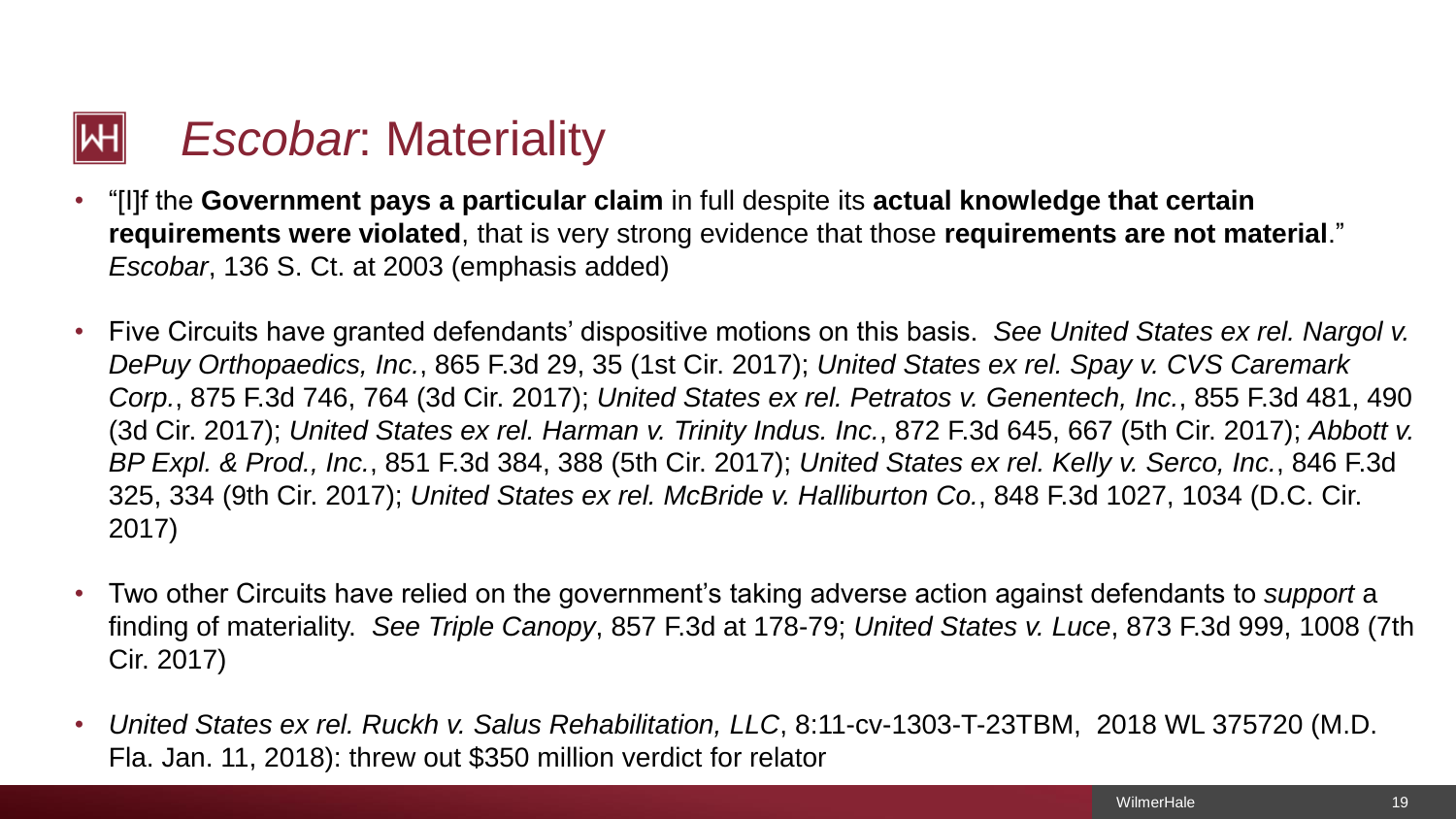### *Escobar*: Materiality

- Other factors indicating materiality
	- Defendant's actions to cover up noncompliance: *Triple Canopy*, 857 F.3d at 178
	- Government's decision to intervene: *Triple Canopy*, 857 F.3d at 179
	- "common sense": *Triple Canopy*, 857 F.3d at 179
	- Initiation of an investigation: *Cf. Petratos*, 855 F.3d at 485, 490
- Materiality despite continued government payment?

*United States ex rel. Campie v. Gilead Scis., Inc.*, 862 F.3d 890, 901 (9th Cir. 2017)

- Knowledge of allegations versus actual misconduct
	- *Campie*, 862 F.3d at 906-07
	- Many district courts
	- But *United States ex rel. Nargol v. DePuy Orthopaedics, Inc.*, 865 F.3d 29 (1st Cir. 2017); *D'Agostino v. ev3, Inc.*, 845 F.3d 1, 9 (1st Cir. 2016); *cf*.*United States ex rel. Petratos v. Genentech, Inc.*, 855 F.3d 481 (3d Cir. 2017)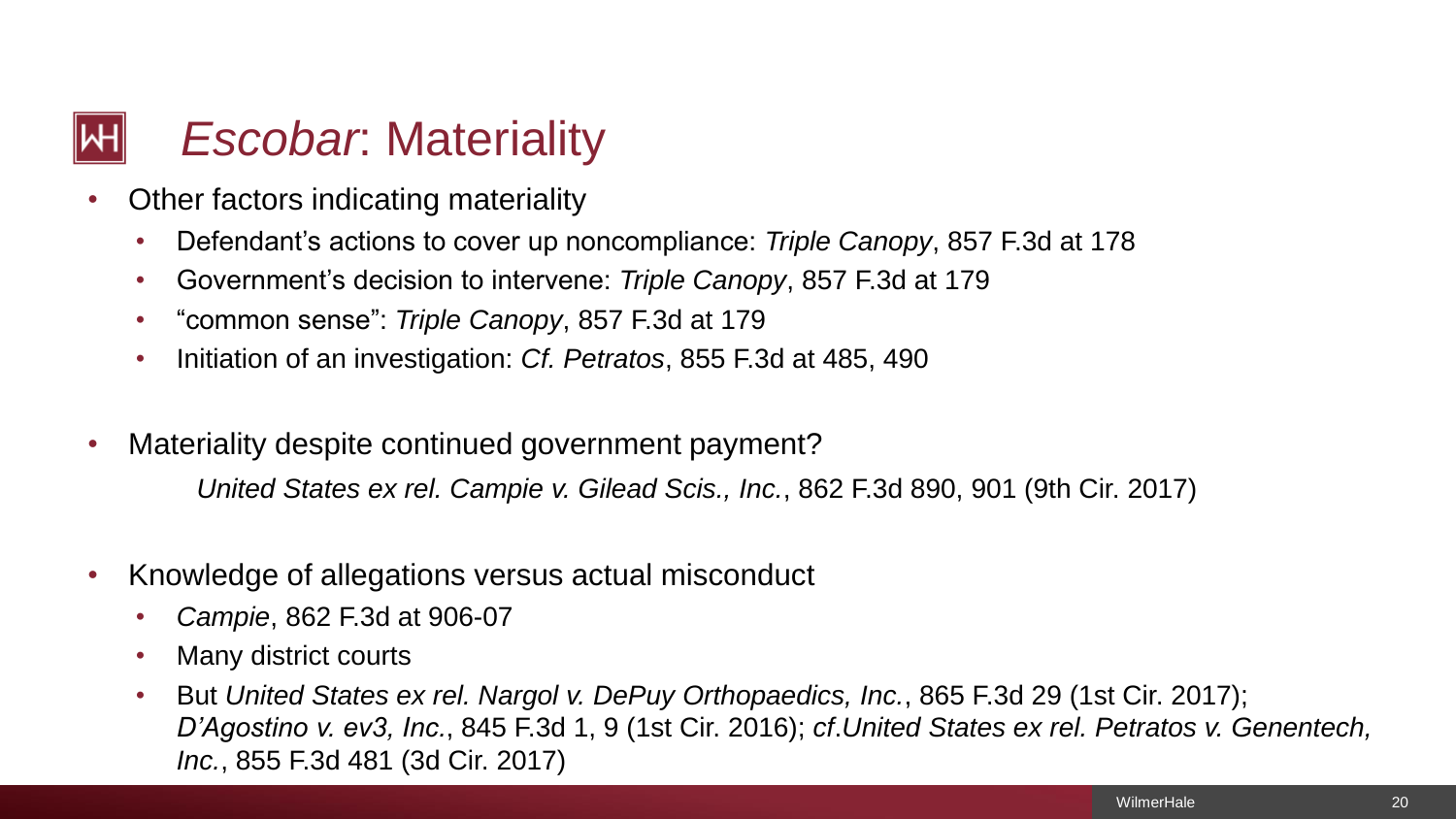

- The Court in *Escobar* made clear that materiality is an aspect of scienter, holding that liability may lie only when "the defendant knowingly violated a requirement that the defendant **knows is material** to the Government's payment decision." *Escobar*, 136 S. Ct. at 1996 (emphasis added)
- The Court admonished lower courts to address concerns about fair notice and open-ended liability through "strict enforcement of the Act's materiality **and scienter requirements**" **Cite**.
- So far, only two district courts have alluded to this requirement. *See United States v. DynCorp. Int'l, LLC*, 253 F. Supp. 3d 89 (D.D.C. 2017); *United States ex rel. Ruckh v. Salus Rehabilitation, LLC*, 8:11-cv-1303-T-23TBM, 2018 WL 375720 (M.D. Fla. Jan. 11, 2018)
- An important and under-used aspect of *Escobar*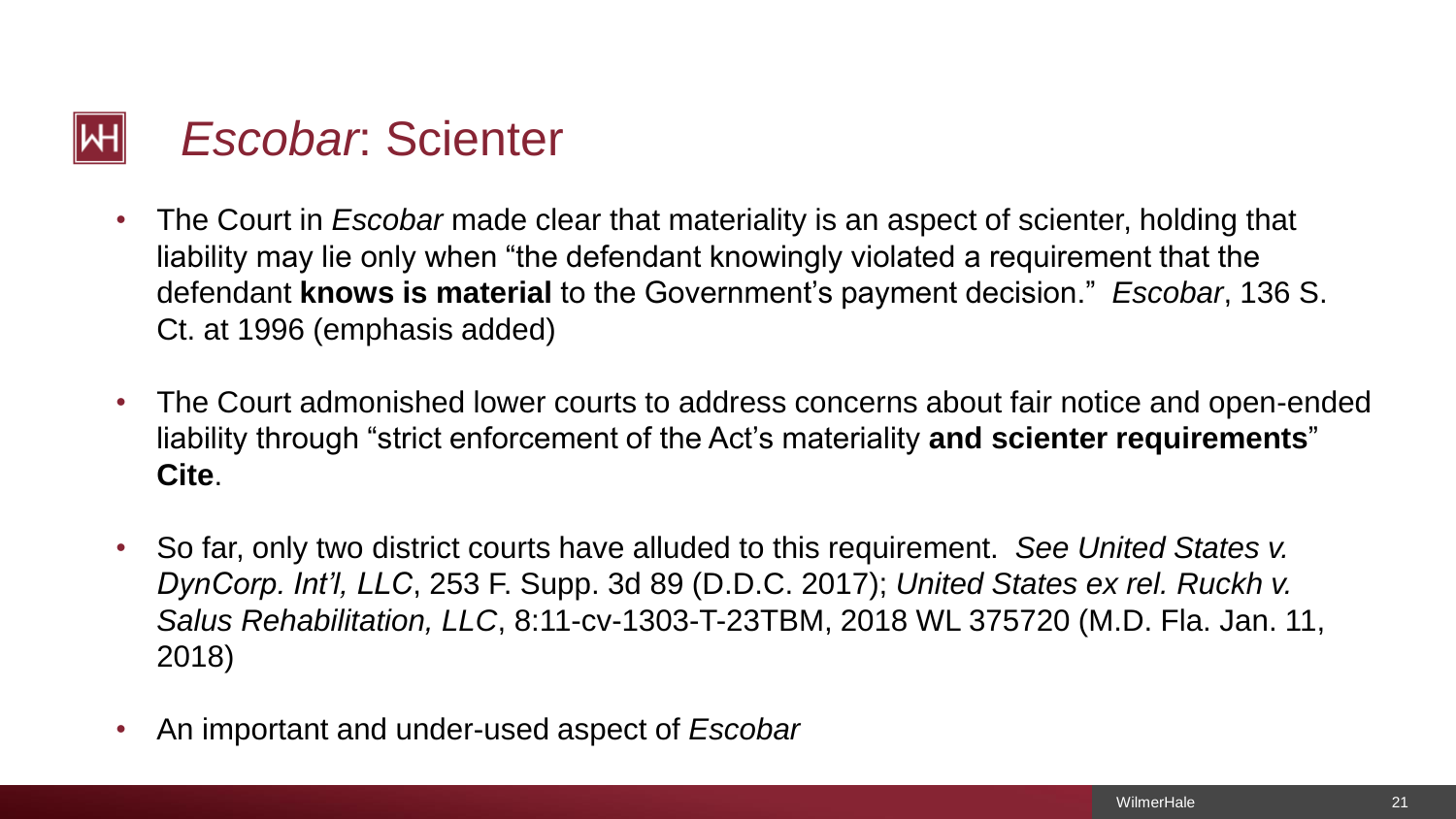

- In 2015, Supreme Court in *Kellogg Brown & Root Services, Inc. v. United States ex rel. Carter*, 135 S. Ct. 1970 (2015), held that first-to-file bar does not apply once the earlier-filed action is no longer pending, but did not specify how a relator must proceed after dismissal
- Courts continued this past year to debate whether a first-to-file bar dismissal can be cured by amendment or only by filing a new action:
	- D.C. Circuit held that a relator must file a new action. *United States ex rel. Shea v. Cellco Partnership*, 863 F.3d 923 (D.C. Cir. 2017) (WilmerHale represented the Defendants.)
	- Fourth Circuit more narrowly held that a relator could not cure the defect with an amended pleading that did not affirmatively allege that earlier-filed actions were no longer pending. *United States ex rel. Carter v. Halliburton Co.*, 866 F.3d 199 (4<sup>th</sup> Cir. 2017)
	- District courts reached mixed conclusions on the permissibility of amendment
- Will be addressed by Second Circuit in *United States ex rel. Wood v. Allergan* (argument Feb. 7, 2018)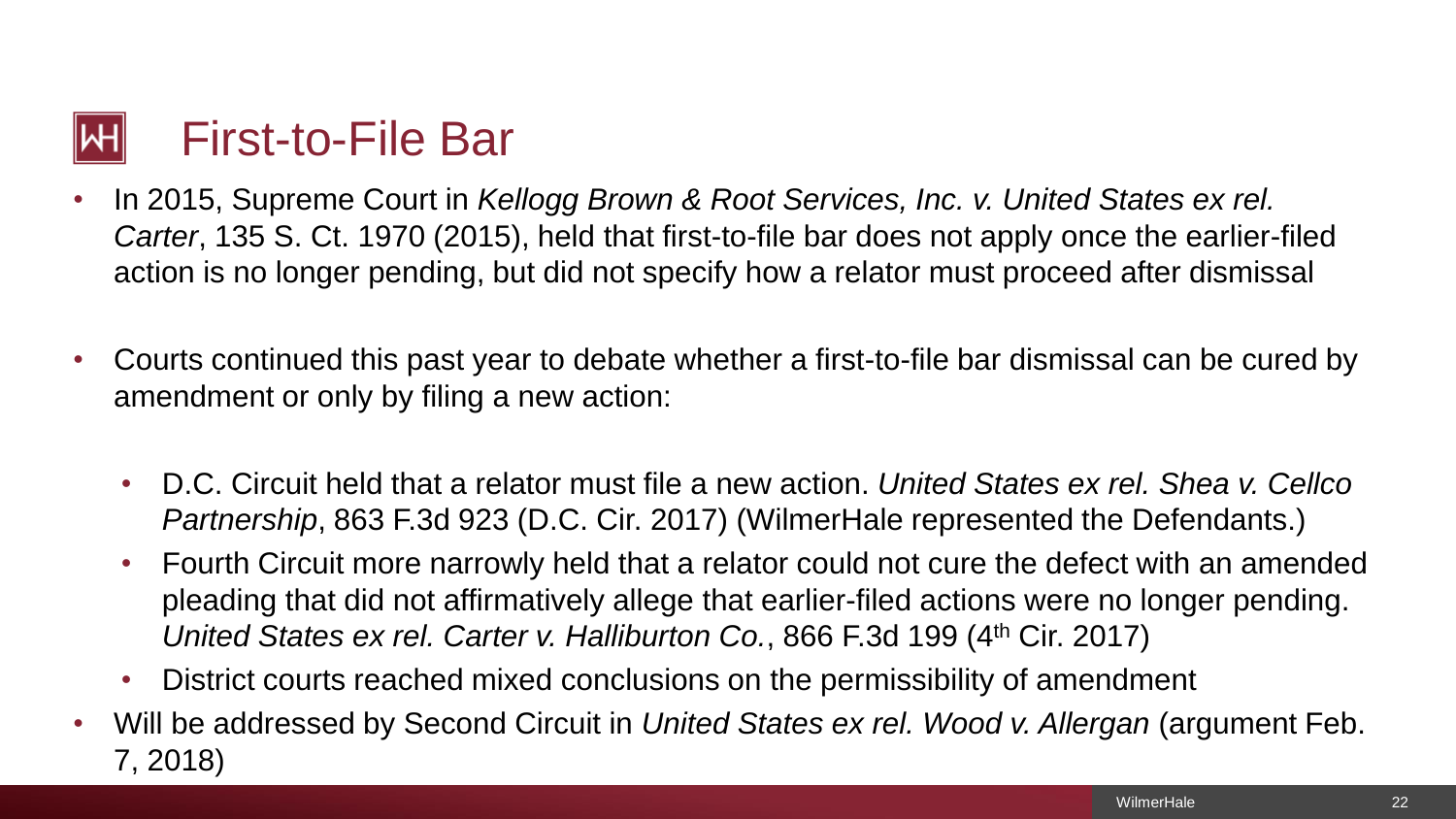## Rule 9(b)

- Courts continue to wrestle with the level of detail that a complaint must include to survive a motion to dismiss:
	- The Sixth Circuit retreated from a prior endorsement of what it called a "relaxed" pleading standard that might apply when relevant evidence is beyond a relator's knowledge; it affirmed the dismissal of a complaint that failed to identify a single fraudulent prescription that was allegedly submitted for reimbursement as a result of the defendant's misconduct. *United States ex rel. Hirt v. Walgreen Co.,* 846 F.3d 879, 881 (6th Cir. 2017)
	- In an opinion from last week, the Eleventh Circuit followed this approach and affirmed dismissal of a relator's complaint—amended four times—that failed to provide examples of specific patients who were ineligible for hospice care or specific falsifications that were made. *United States ex rel. Chase v. HPC Healthcare, Inc. et al*., 2018 WL 526039 (11th Cir. Jan. 24, 2018)
	- By contrast, the Second Circuit permitted a complaint to go forward that did not identify a single false claim, holding that the relevant evidence to supply the missing allegations was uniquely in the defendant's possession and the complaint created the "strong inference" that the claims were actually submitted; it characterized talk of a circuit split as "greatly exaggerated." *United States ex rel. Chorches for Bankruptcy Estate of Fabula v. American Medical Response, Inc.*, 865 F.3d 71, 86 (2d Cir. 2017)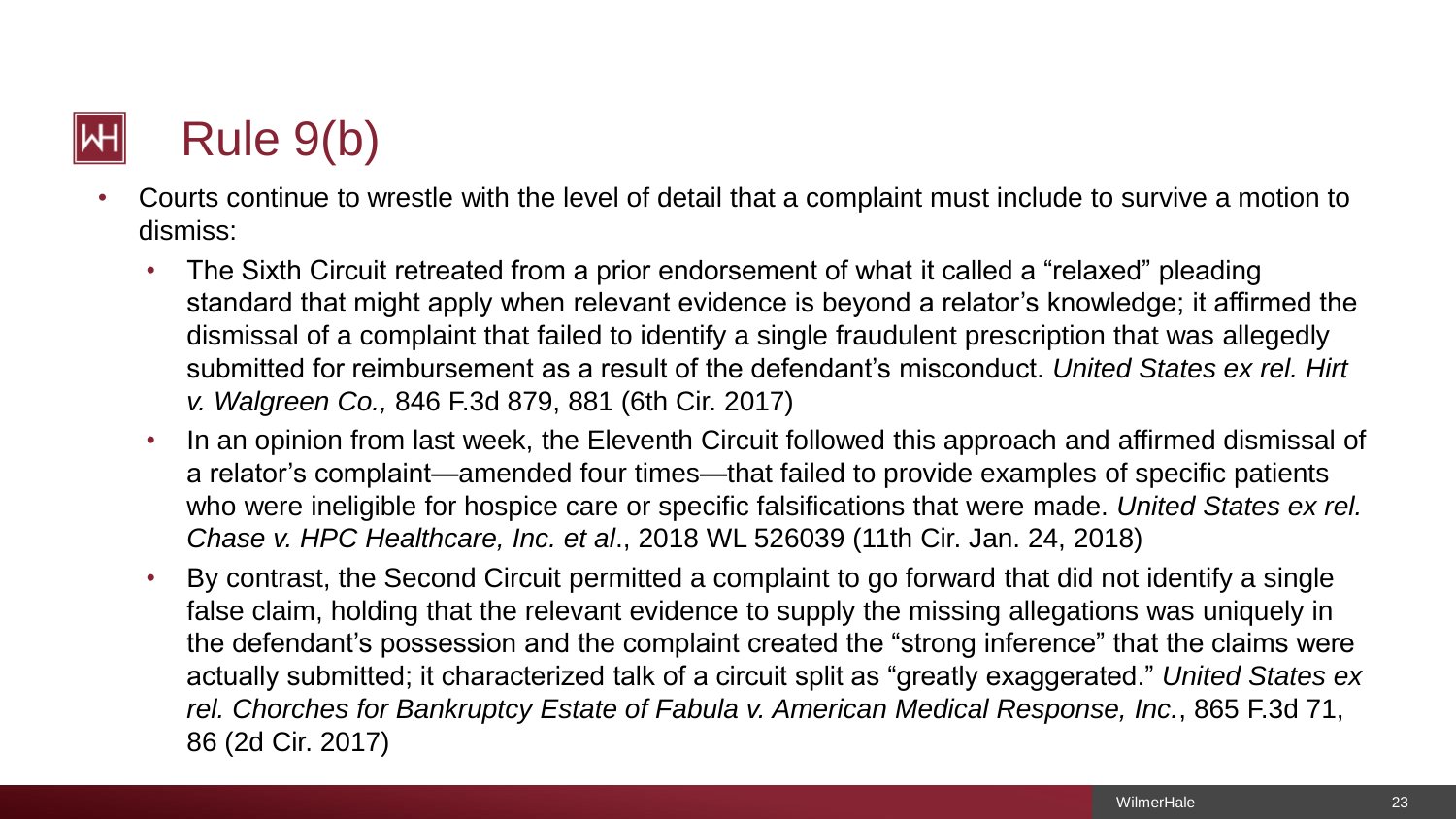#### Patterns in Federal Settlements

- Healthcare/Pharma/Med Device:
	- Improper manufacturing practices
	- Anti-Kickback Statute
	- Off-label uses
	- Inaccurate billing codes; inadequate review of billing codes
- Defense/Procurement
	- Overbilling
	- Improper use of small, minority-owned, veteran-owed status
	- Customs: countries of origin
- Financial
	- Mortgage lending and servicing (end of Direct Endorsement Lending cases?)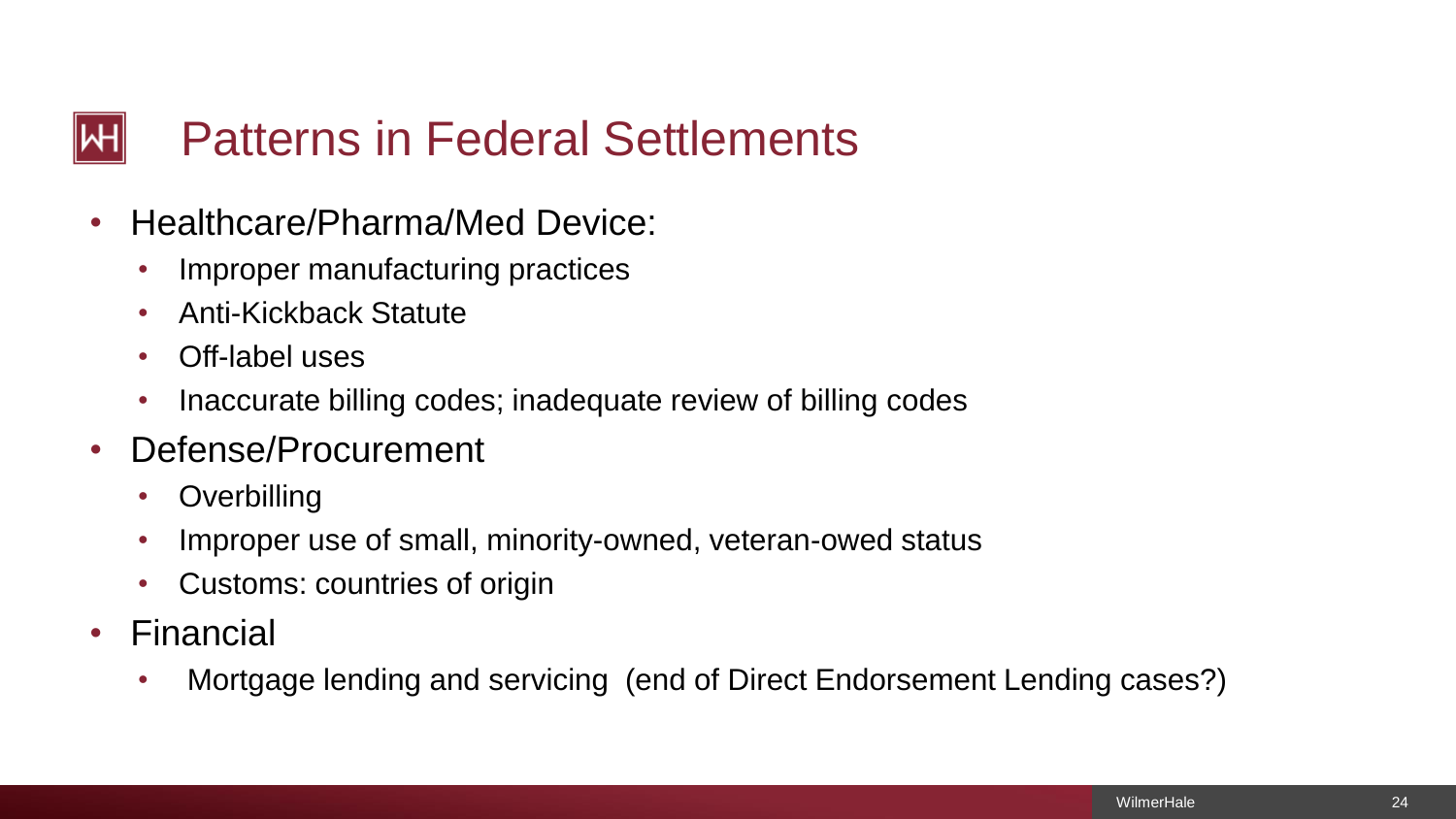

# **DEVELOPMENTS IN THE STATES**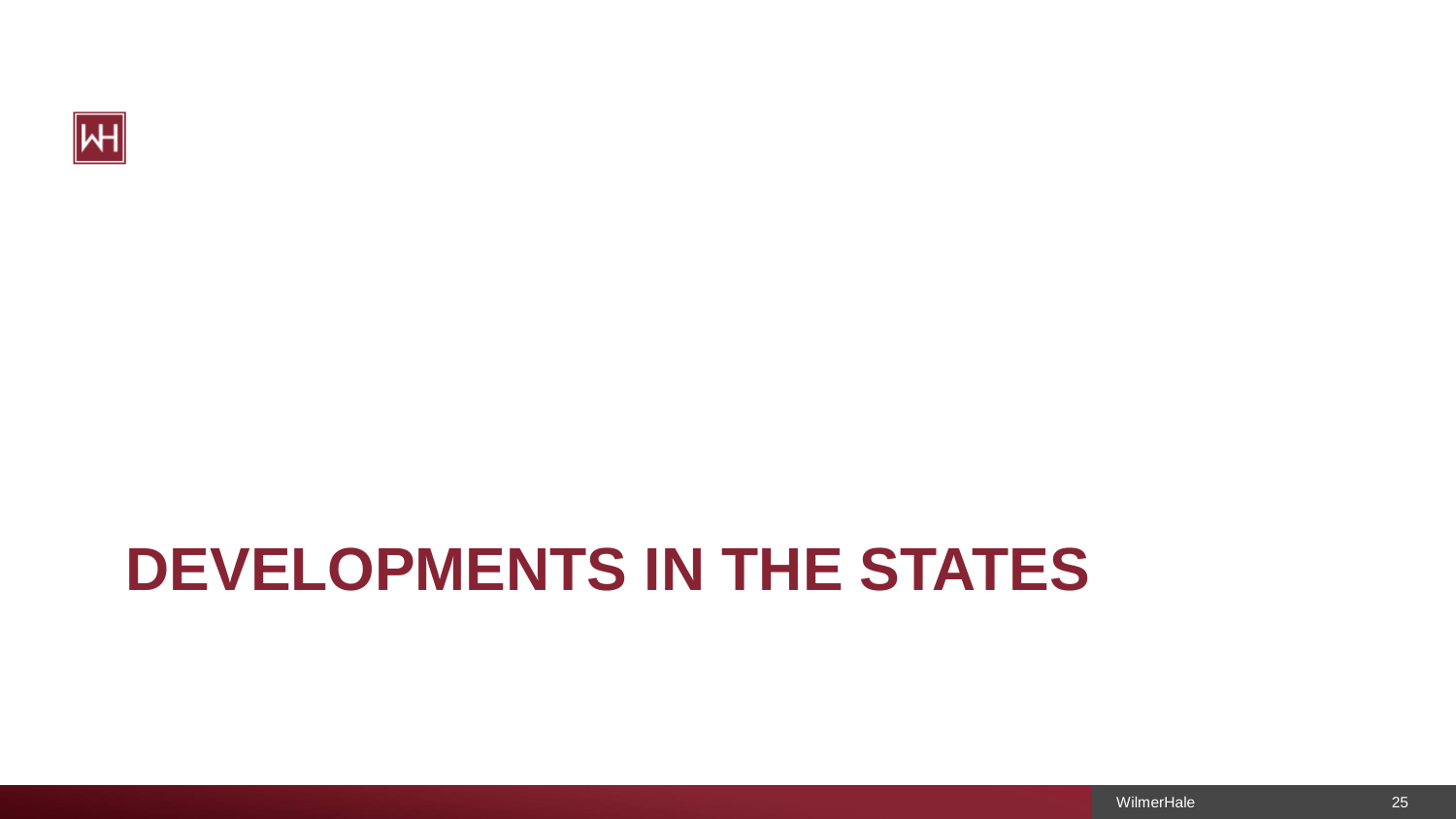### State Legislative Activity

- The federal Deficit Reduction Act (DRA), passed in 2005, encourages states to fight Medicaid fraud by granting to a state a portion of the federal share of Medicaid funds, so long as the state has enacted a false claims statute that is "at least as effective" as the federal FCA
- HHS determined in 2017 that several states were not in compliance with DRA because their statutes did not reflect the increase in civil penalties authorized under the federal FCA (as mandated by the Federal Civil Penalties Inflation Adjustment Improvements Act of 2015); most non-compliant states were granted a grace period through 2018
- In 2017, Arkansas, Oklahoma, Maryland, California, and Illinois amended their state statutes to align them with the penalties authorized in the federal FCA; similar bills remain pending in North Carolina, Michigan, and Kansas
- A bill is pending in Illinois that would remove the authority of private parties to bring qui tam actions for false claims related to certain taxes, placing sole authority to bring such actions with the Illinois Attorney General and the Illinois Department of Revenue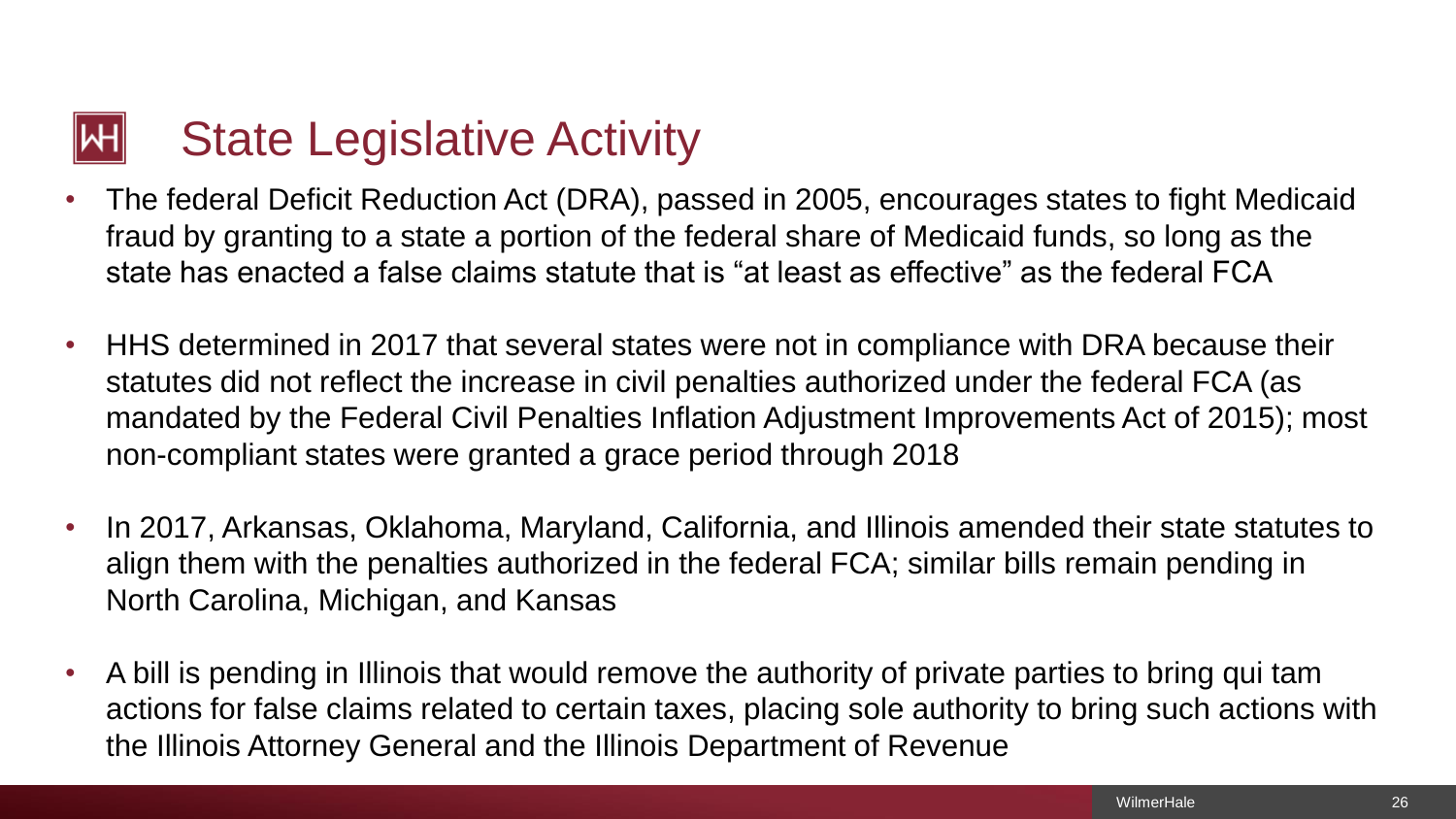#### State Settlements and Judgments

- As in prior years, the most significant state false claims settlements in 2017 related to alleged Medicaid fraud; states have continued to join forces with the federal government, individually and in multi-state efforts
- One of the most significant 2017 settlements: Mylan Inc. agreed to pay \$465 million to the federal government, all 50 states, and DC for allegedly underpaying Medicaid rebates
- Another significant 2017 settlement: Shire Pharmaceuticals LLC's agreed to pay \$350 million to the federal government, 37 states, and DC for an alleged kickback scheme
- Significant state court decision: New Jersey Supreme Court held in *Matter of Enforcement of New Jersey False Claims Act Subpoenas* that the NJ False Claims Act does not authorize the NJ Attorney General to invoke her subpoena power after declining to intervene in a qui tam action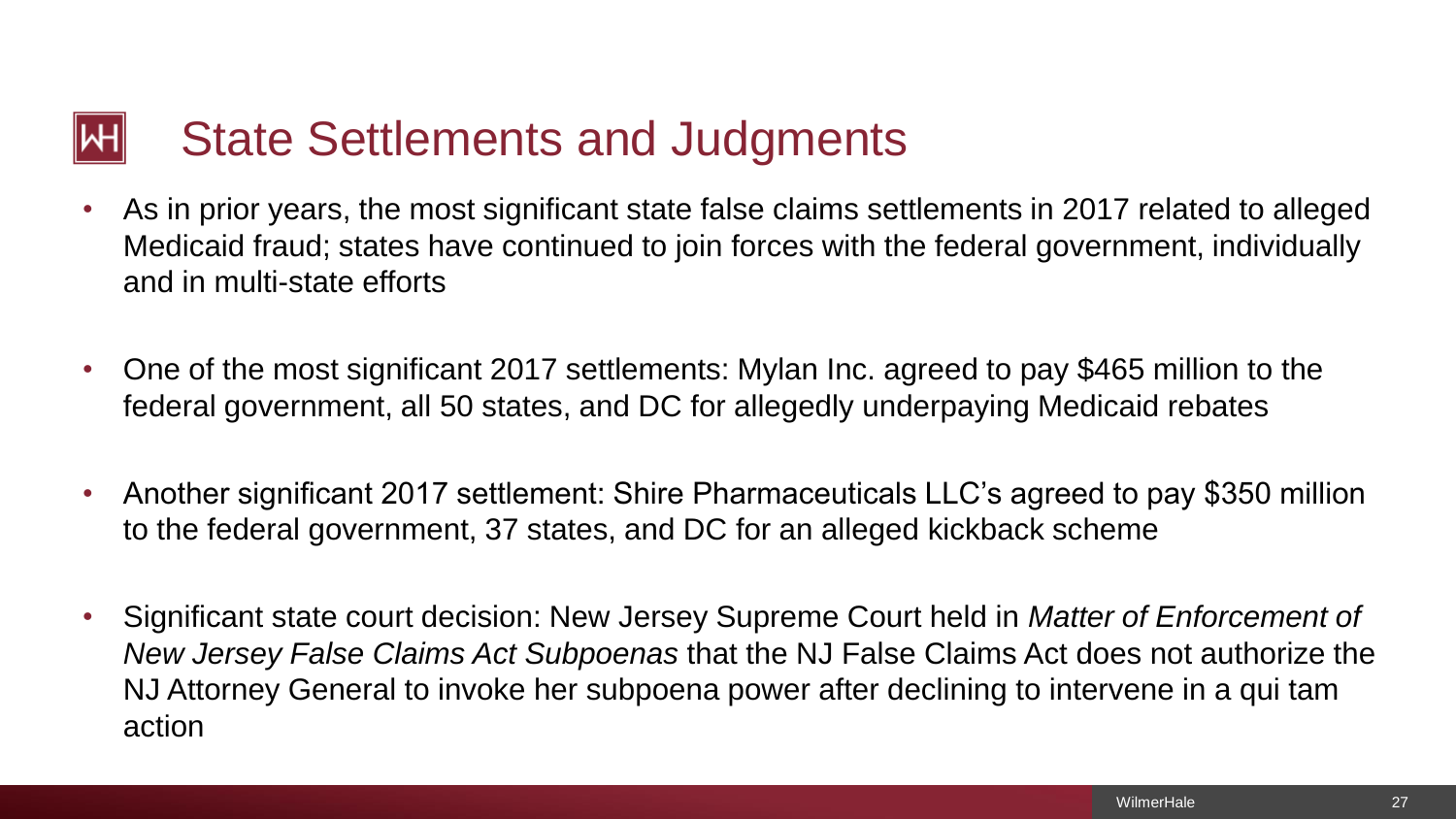

## **2018 LOOK AHEAD**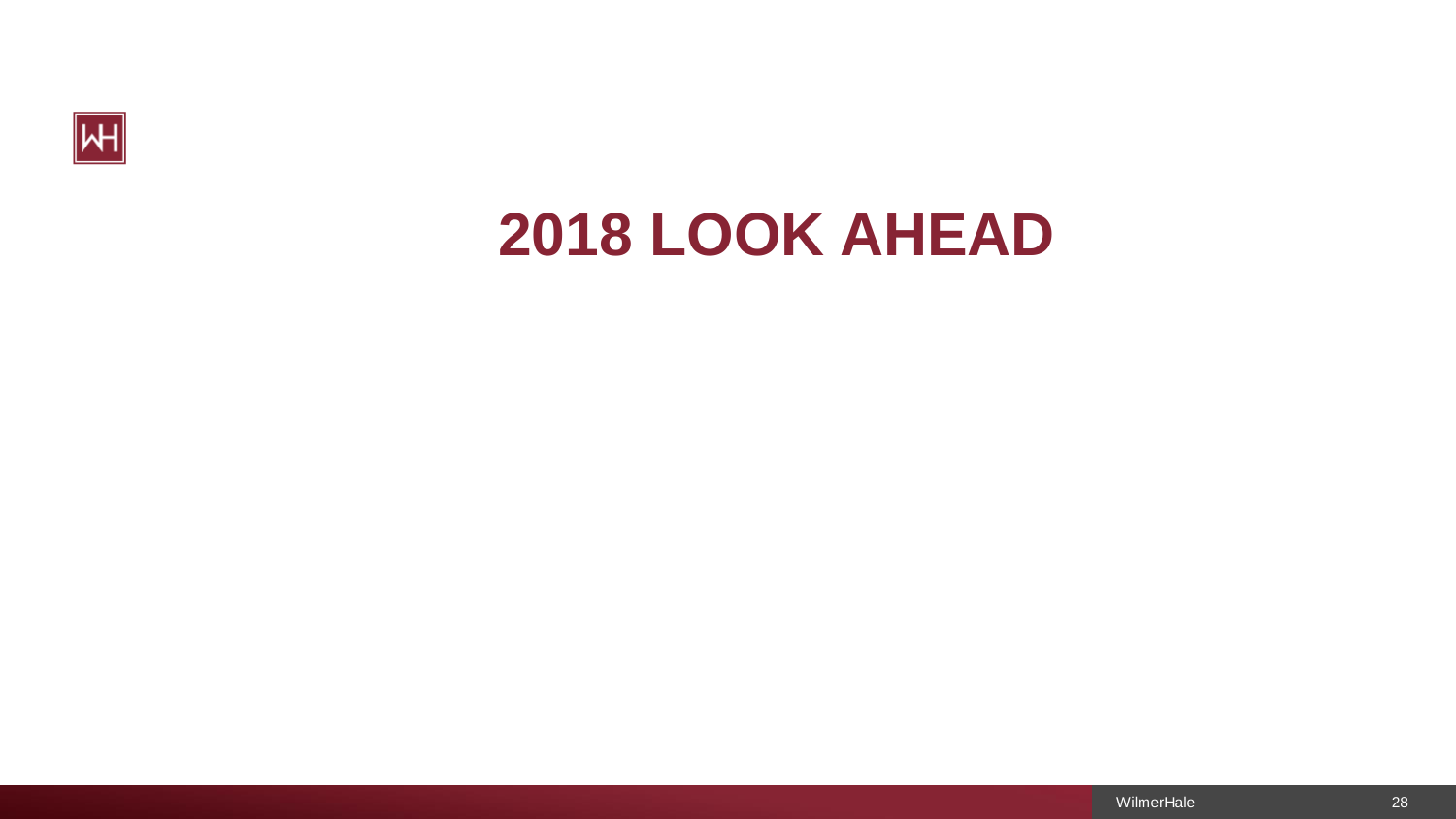### Issues Heading to Supreme Court

- **Materiality and Continued Government Payment**: *Gilead Sciences, Inc. v. United States ex rel. Campie* (docketed Jan. 3, 2018)
	- Whether an FCA allegation fails when the Government continued to approve and pay for products after learning of alleged regulatory infractions and the pleadings offer no basis for overcoming the strong inference of immateriality that arises from the Government's response
- **First-to-File Bar**: *United States ex rel. Carter v. Kellogg, Brown & Root Services, Inc.* (filed Jan. 25, 2018)
	- 1. Under the first-to-file bar . . . may later actions proceed without refiling once all earlier actions have been dismissed, or must later actions be dismissed and refiled?
	- 2. Is the first-to-file bar . . . jurisdictional or not, and if jurisdictional, is the first-to file bar applied only at time of filing, or may it be lifted by amendment, supplement, or later events?
- **Rule 9(b)**: *DePuy Orthopaedics, Inc. v. United States ex rel. Nargol* (due Feb. 5, 2018)
	- Whether Fed. R. Civ. P. 9(b) requires FCA relators to allege particularized details about specific instances of false claims rather than just describing an allegedly fraudulent scheme and providing "reliable indicia" that some false claims were submitted as a result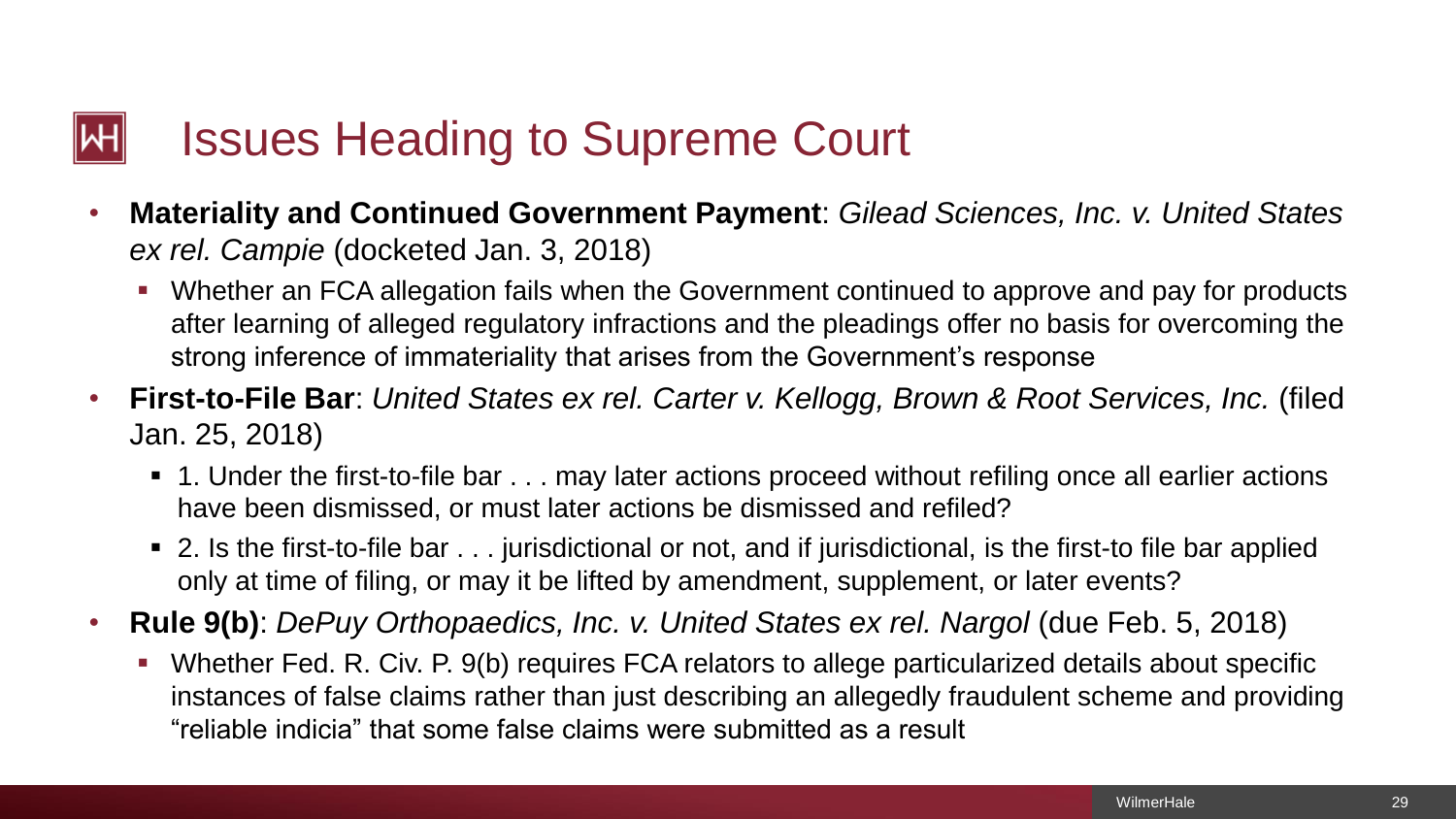

#### **Cybersecurity**

- New DoD/DFARS requirements
- New GSA requirements on the horizon
- "A Practitioner's Guide to Cybersecurity Whistleblowing"

#### **Infrastructure Plan?**

#### **Further DOJ Initiatives?**

- Criticism of DOJ in *United States ex rel. Wall v. Circle C Constr., LLC*, 813 F.3d at 616 (6th Cir. 2016) and *United States ex rel. Ribik v. HCR ManorCare Inc.,* No. 1:09-cv-00013 (E.D. Va.)
- Reconsideration of "Yates Memo"?